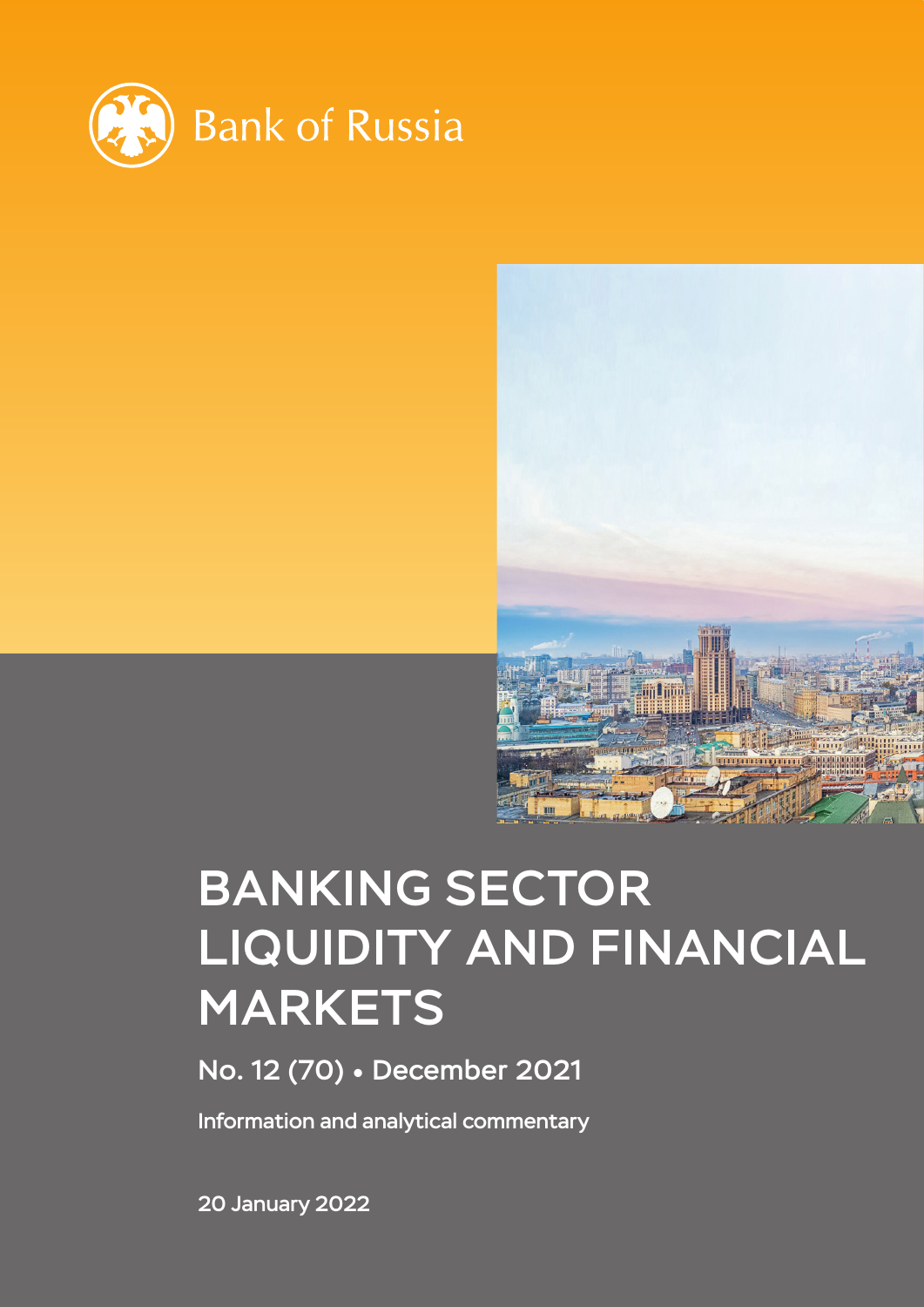# BANKING SECTOR LIQUIDITY AND FINANCIAL MARKETS: FACTS, ASSESSMENTS AND COMMENTS (DECEMBER 2021)

- **•** The average spread between RUONIA and the Bank of Russia key rate expanded to -29 bp (vs -22 bp in the November averaging period; over 2021: -15 bp).
- In December, the structural liquidity surplus increased, driven by an inflow of budgetary funds and a reduction in the balances in banks' correspondent accounts.
- **•** The forecast of the structural liquidity surplus for the end of 2022 equals 0.8–1.4 trillion rubles.
- **•** The situation with foreign currency liquidity remains stable. The spread between interest rates in the FX swap and RUONIA (basis) segments was predominantly positive. As of early December, the amount of highly liquid foreign currency assets reached a two-year high.
- **•** In December, money market curves continued to shift upwards for all maturities. The most significant rise was demonstrated by interest rates for up to six months due to the Bank of Russia's signal about a possible further tightening of monetary policy. Yields on long-term federal government bonds (OFZ) remained almost unchanged, reflecting market participants' expectations of a gradual monetary policy normalisation in the case of a slowdown of inflation.
- **•** The main trends observed in the market of ruble deposits in the previous months also continued in November. Higher deposit rates further sped up the inflow of households' funds into banks as customers gradually transferred their funds from current accounts to time deposits. Retail customers' demand for foreign currency deposits trended downwards.
- **•** The acceleration of the retail lending expansion in recent months paused. Contrastingly, the annual growth rate of corporate lending continue to go up. In the short run, the tightening of monetary policy will contain a further rise in credit activity.
- **•** As before, the increase in money supply in November was mostly driven by the expansion of bank lending to the economy. The annual growth of broad money reached 11.0% as of the end of the month, as compared to 10.7% in October. The increase in money supply was primarily driven by ruble deposits, whereas the demand for foreign currency deposits and cash rubles declined.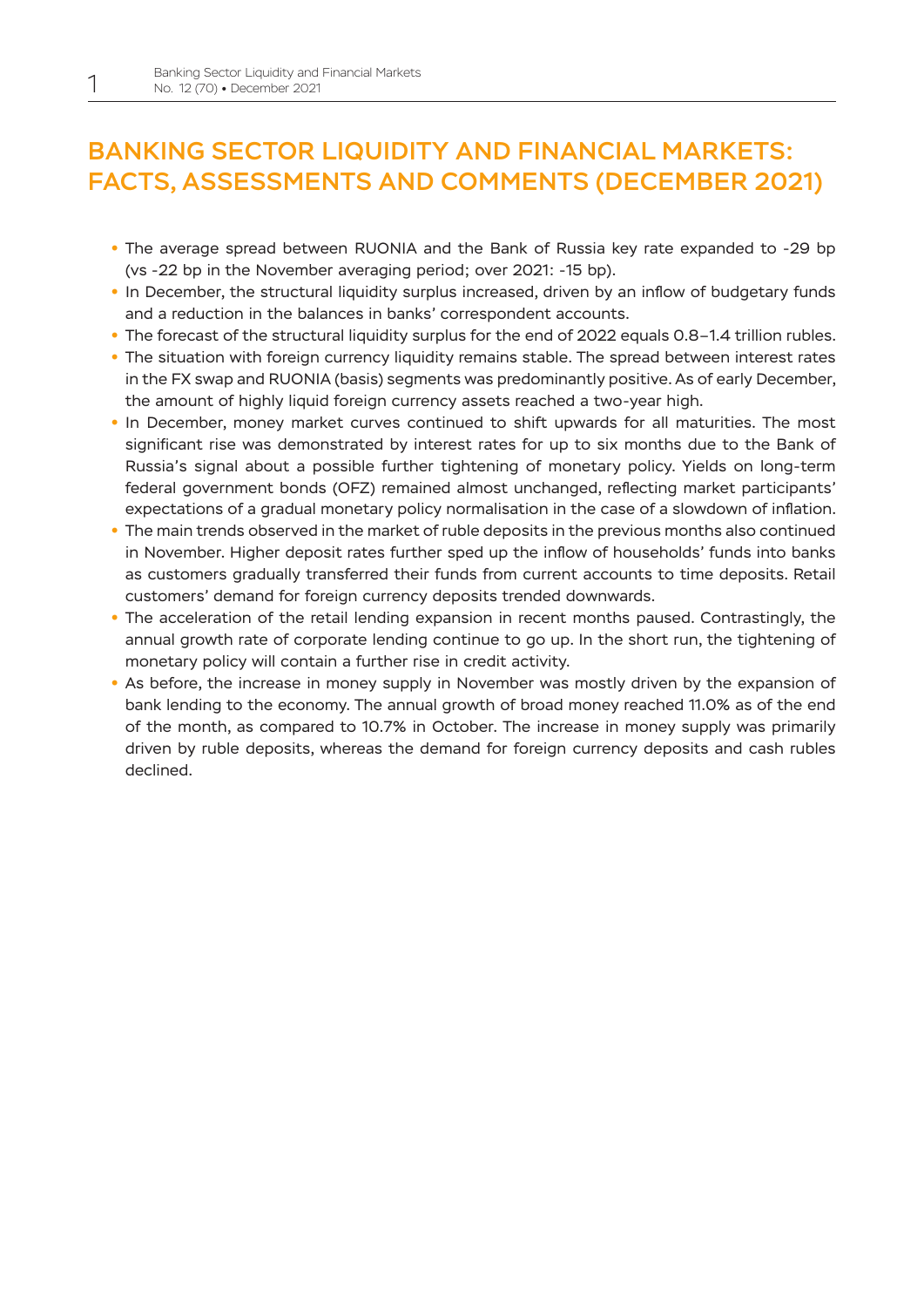## MONEY MARKET AND OVERNIGHT (RUONIA) RATES

Over the December averaging period (AP) of required reserves (RR), the spread between RUONIA1 (the Bank of Russia's operational benchmark) and the Bank of Russia key rate2 expanded to **-29 bp** (vs -22 bp in the November AP; -15 bp over 2021; and -15 bp over 2020) (Chart 3). The spread volatility increased to **23 bp** (vs 15 bp in the November AP; 21 bp over 2021; and 18 bp over 2020).

The structural liquidity surplus averaged **0.9 trillion rubles** over the December AP (vs 0.9 trillion rubles in the November AP). As of early January, the liquidity surplus increased by 1.4 trillion rubles as compared to the beginning of the previous month, reaching 1.7 trillion rubles. This rise was driven by the inflow of budgetary funds at the end of December and lower balances in banks' correspondent accounts (Table 2). This figure is above the Bank of Russia's forecast of 0.6–1.0 trillion rubles. The average surplus over the December AP was within the forecast range. The average value of the balance of liquidity over the AP enables a more objective assessment (as compared to the analysis of the value as of a specific date) of how steady factors (namely budget operations and changes in the amount of cash in circulation) influence the banking sector liquidity and smooths out the effects of strategies pursued by individual credit institutions to manage balances of funds in their correspondent accounts over the AP.

The actual value of the surplus as of the end of the year deviated from the forecast because budget expenditures in December surpassed the forecast and the balances in banks' correspondent accounts decreased. As expected, the Federal Treasury (FT) reduced the balances of budgetary funds in the Treasury Single Account (TSA) with the Bank of Russia. As a result, an additional amount of 1.7 trillion rubles was placed with banks over 2021. The estimate of the correspondent account balance was based on the assumption that banks would make RR averaging uniformly. However, expecting the key rate to rise, banks maintained relatively high balances in correspondent accounts over the first part of the December AP, and lower balances – in the second part of the AP. As a result, banks deposited excess funds with the Bank of Russia at the end of the year.

In the first half of the December AP, the spread between RUONIA and the key rate contracted, staying in negative territory. Furthermore, in the October and July APs, banks expected the Bank of Russia Board of Directors to raise the key rate at its meeting on 17 December. However, in contrast to the said AP, this did not cause a surge in RUONIA in the December AP as the structure of participants in the IBL segment changed. Individual lending banks expanded supply in the IBL segment, while some borrowing banks, to the contrary, lowered demand, including due to an increase in Bank of Russia loans raised at a fixed rate and the need to maintain correspondent account balances close to the level required for RR averaging to comply with the liquidity coverage ratio. This put downward pressure on RUONIA. In the second half of the December AP, as banks made their RR averaging earlier, individual banks had excess liquidity in their correspondent accounts. However, as budget expenditures and incomes were highly volatile and the largest portion of these funds was received during a few days at the end of the month, banks opted not to place all excess funds at the Bank of Russia's one-week deposit auctions. Eventually, the spread between RUONIA and the key rate expanded, and the Bank of Russia held fine-tuning deposit auctions on 24 December 2021 and then on 10 and 11 January 2022.

Budget operations in December caused an inflow of liquidity into banks amounting to 0.9 trillion rubles. The outflow of funds due to a reduction in banks' debt to the FT was completely offset by seasonally adjusted large budget expenditures which soared as compared to previous years. Furthermore, the main taxes also increased. The growth of personal income tax sped up slightly in

*<sup>1</sup> RUONIA (Ruble OverNight Index Average) is the weighted average interest rate on overnight interbank ruble loans (deposits) reflecting the cost of unsecured overnight borrowing.*

*<sup>2</sup> The operational objective of the Bank of Russia's monetary policy within the inflation targeting strategy is to maintain interest rates in the unsecured overnight segment of the interbank lending (IBL) market close to the Bank of Russia key rate.*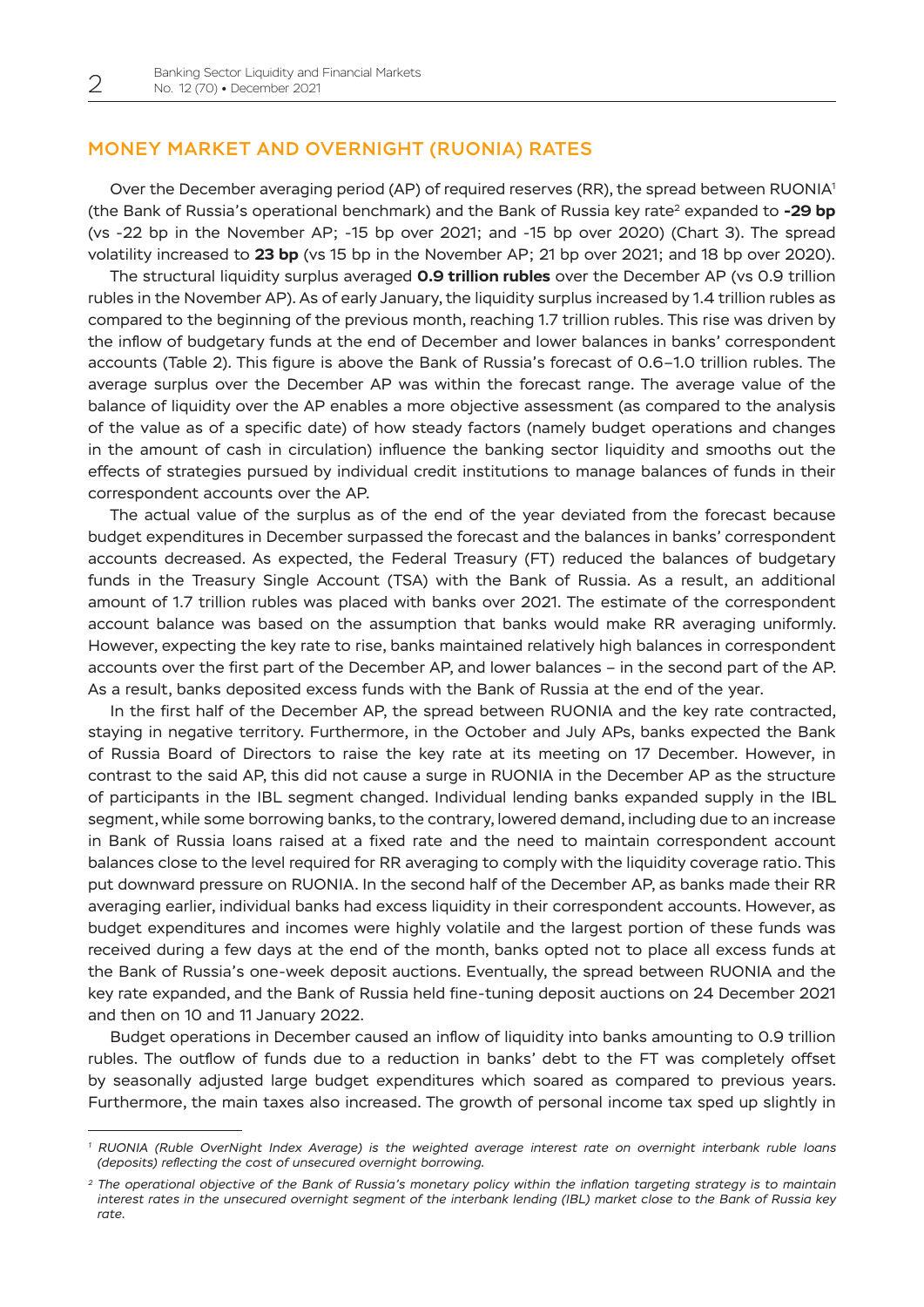December 2021 year-on-year. Conversely, the rise in VAT and profit tax slowed down, which was associated with the high base of 2019 due to a relatively low amount of VAT and profit tax refunds in 2019.

The amount of cash in circulation increased by 0.4 trillion rubles in December, which is typical of this season. Credit institutions were replenishing their cash offices and ATMs before the New Year holidays. Nonetheless, at the beginning of 2022, after the collection of retailers' earnings, these funds returned to banks in comparable amounts.

In December, the growth of the amount of cash in circulation was in line with the Bank of Russia's forecast and generally close to last year's averages. Cash is expected to gradually return to banks in 2022–2023, after the rise in the demand for it during the pandemic period in 2020. Considering this and assuming that budget operations will have a neutral effect on liquidity and banks will uniformly average required reserves, the forecast of the structural liquidity surplus for the end of 2022 equals 0.8–1.4 trillion rubles.

## MONEY MARKET YIELD CURVES AND KEY RATE EXPECTATIONS

**OIS (ROISFIX) curve.3** In December, the ROISFIX curve continued to go up, with with one- and two-week yields growing by 100 bp, and over one-month yields – by 40–64 bp (Chart 5). The rise in yields was primarily driven by the increase in the key rate and the revision of expectations about its further changes amid high inflation and communication signals from the Bank of Russia. The **MosPrime 3M – OIS 3M spread** averaged 72 bp in December (vs 54 bp in November, 53 bp over 2021 H1), fluctuating from 55 to 84 bp over the month. The spread volatility was predominantly associated with the uncertainty about key rate changes at the next meetings of the Bank of Russia Board of Directors and a higher volatility of liquidity inflows and outflows in the banking sector in December.

**IRS curve.**4 As of the end of December, the short end of the IRS curve also went up, with two to six month yields growing by 61–77 bp and longer-term yields (one to ten years) changing less significantly (from +7 to +39 bp). The long end of the curve was less volatile because market participants maintained their expectations about the start of monetary policy easing in 2022 when inflation starts to slow down.

| Key rate expectations based on market indicators,* indicator (instrument) | <b>June 2022</b> | September 2022   |
|---------------------------------------------------------------------------|------------------|------------------|
|                                                                           | 9.13             | 8.92             |
| - MosPrime 3M (FRA)                                                       | (8.35)           | (8.35)           |
|                                                                           | 9.63             | 9.26             |
| - RUONIA (ROISfix)                                                        | (8.96)           | (9.22)           |
|                                                                           | 9.10             | 9.10             |
| - RUONIA (futures)                                                        | (9.25)           | (9.25)           |
| Analysts' key rate expectations*                                          | As of 31.06.2022 | As of 30.09.2022 |
|                                                                           | 8.50             | 8.00             |
| - Bloomberg survey                                                        | (8.00)           | (7.50)           |
|                                                                           | 8.75             | 8.50             |
| - Refinitiv survey                                                        | (8.00)           | (7.63)           |

MARKET PARTICIPANTS AND ANALYSTS CONTINUED TO RAISE THEIR KEY RATE EXPECTATIONS *Table 1*

*\* Values are given as of the end of the current and previous months (in brackets).*

*Source: Bank of Russia calculations.*

*<sup>3</sup> The OIS (ROISfix) curve – indicative rates (fixing) on RUONIA interest rate swaps.*

*<sup>4</sup> The IRS curve represents market prices for interest rate swaps against MosPrime 3M.*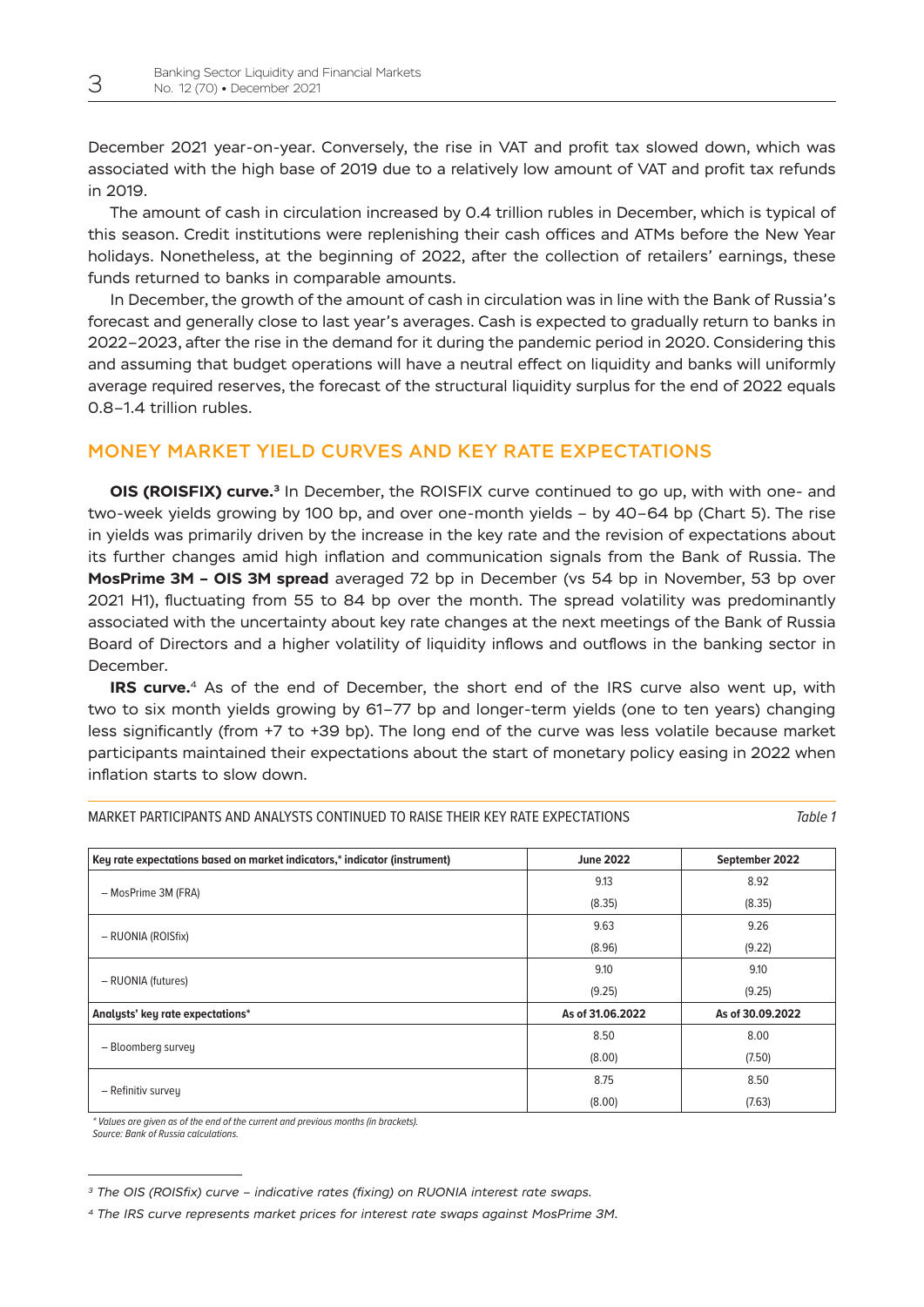Market participants and analysts continued to raise their key rate expectations. According to financial market indicators as of the end of 2021, market participants expected that the key rate would average 8.25–9.00% in 2022 H1, which is in line with the expectations of analysts surveyed by Bloomberg and Refinitiv (Table 1).

## PUBLIC DEBT MARKET

**OFZ yield curve.** In December, short- and medium-term OFZ yields went down (Chart 9): OFZ 1Y – 8.18% (-29 bp), OFZ 2Y – 8.35 bp (-36 bp), and OFZ 5Y – 8.44 bp (-14 bp). Contrastingly, longterm yields rose: OFZ 10Y – 8.44% (+12 bp). As yields on short-term issues declined, the OFZ curve was no longer inverted and returned to 'normal': the spread between ten- and two-year OFZ yields equalled 9 BP (vs -39 bp in the previous month).

Before the meeting of the Bank of Russia Board of Directors (17 December), the shift in the yield curve of OFZ bonds with up to five-year maturities was moderate (no more than 9 bp), which might be caused by the purchase of resold short- and medium-term bonds. Despite the tough signal from the Bank of Russia with regard to a further rise in the key rate, the decline in the yield curve of OFZ bonds (with maturities of up to 5 years) accelerated in the second half of the month (about 15–30 bp). This was associated with relatively large purchases of OFZ bonds by collective investors and is not a sign of a decrease in expectations as the interest rate swap market did not demonstrate a similar drop in rates.

As of the end of December, **yields** on two-year **U.S. Treasury bonds** were up to 0.89% (+18 bp), and yields on ten-year bonds – to 1.51% (+11 bp), which is the maximum reading since the second half of November 2021. This might be related to market participants' expectations about a sharper rise in US Fed rates.

As in the previous two months, **foreign investors reduced their investments in OFZ bonds** in December. The reduction by 108 billion rubles in December was comparable with the outflow of non-residents' investments in the previous month (Chart 11). Non-residents were actually selling OFZ bonds during the entire month, which was explained by higher geopolitical risks, as well as expectations of an earlier tightening of US monetary policy.

In December, **OFZ placements** increased by 61.3 billion rubles as compared to November, reaching 128.5 billion rubles. As in the previous months, OFZ bonds were mostly purchased at auctions by domestic investors, in particular systemically important credit institutions (26.5%), other credit institutions (24.7%), and non-financial organisations (22.6%).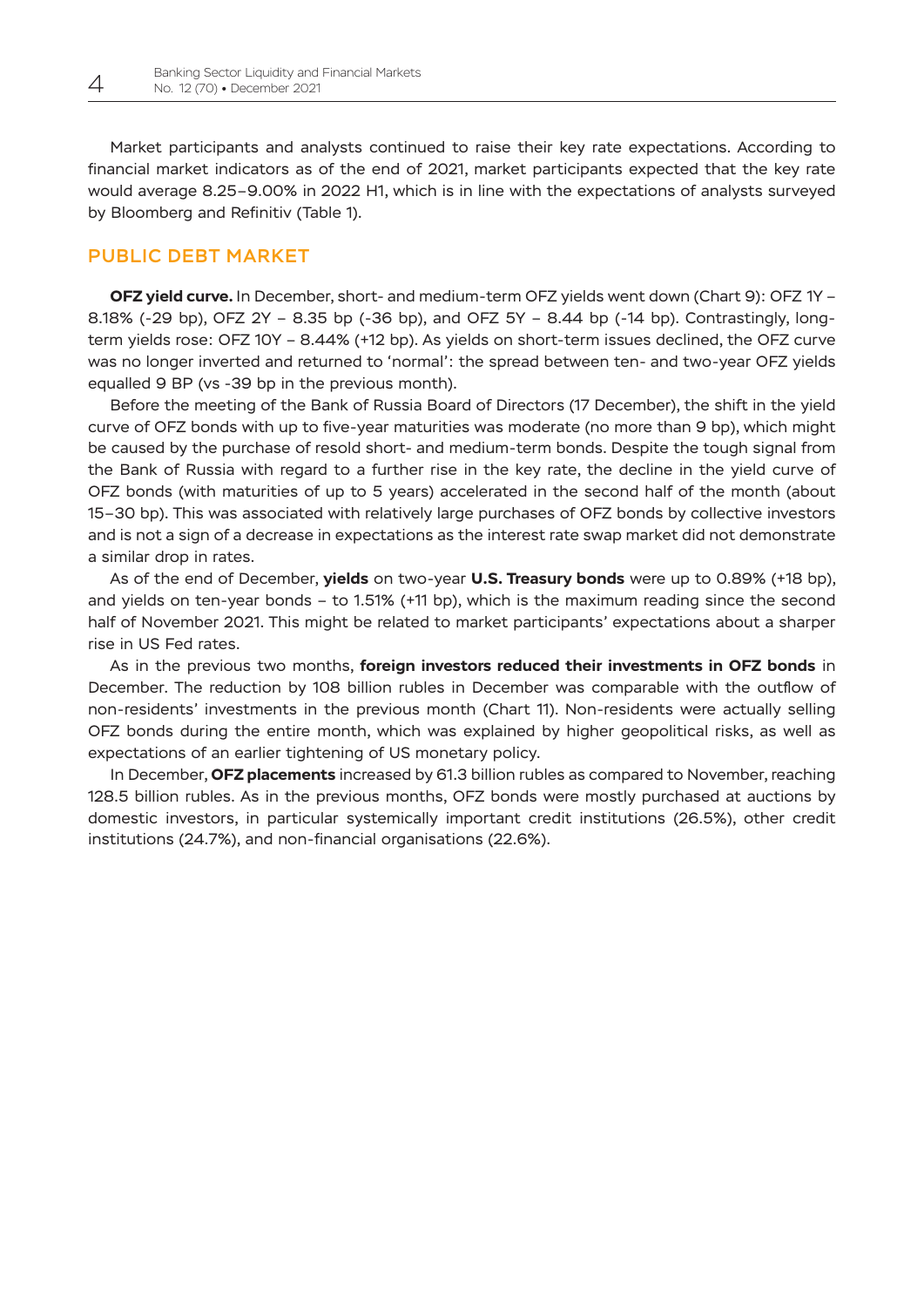#### Other financial markets

**Foreign currency liquidity.** In November, highly liquid foreign currency assets increased by 6 billion US dollars, reaching the December 2019 high (Chart B-1-1). Moreover, the spread between interest rates in the FX swap and RUONIA (basis) segments expanded in November, which is typically observed when the situation with foreign currency liquidity worsens. As was noted in the previous issue of the commentary,<sup>1</sup> the expansion of the basis was caused by a decline in non-residents' long ruble positions in the FX swap market, rather than by lower foreign currency liquidity, which was confirmed by November 2021 data. In December–early January, the situation with foreign currency liquidity, apparently, remained almost unchanged, as the basis contracted slightly as compared to November and ranged from -11 to 21 bp. The average basis equalled 5 bp in the December AP (vs 13 bp in the November AP, and -4 bp over 2021).

**Foreign exchange market.** As in the previous month, the ruble exchange rate predominantly declined throughout December, dropping to RUB/USD 74.68 (-0.8%). The exchange rate reached its minimum at the end of the year (30 December) – RUB/USD 75.13. Russia's country risk premium (5Y CDS spread) continued to rise (+12 bp), as in November, reaching 127 bp, which was driven by intensifying geopolitical tensions and saction risks.

Conversely, other EME currencies strengthened by 0.3% on average (Chart В-1-3). The Mexican peso strengthened most significantly (+4.5%): the country's central bank (Banxico) raised the policy rate by 50 bp at a time (vs expected +25 bp) to 5.5% amid growing proinflationary risks.

According to data on foreign currency purchases in the on-exchange and over-the-counter markets (Chart В-1-4), non-residents were gradually increasing their foreign currency purchases in December as the geopolitical situation was unstable.

**Equity market.** In December, stock indices in the majority of economies trended upwards. S&P 500 added 4.4%, MSCI Europe – 6.6%, and MSCI EM – 1.6% (Chart В-1-6). Conversely, Russian exchanges reported a decline, with the MOEX Index and the RTS Index losing 2.7% and 3.0%, respectively. Higher geopolitical risks were the main reason behind negative sentiment in the Russian market. Expectations of a faster tightening of US monetary policy had a limiting effect on EMEs' assets.

*<sup>1</sup> The information and analytical commentary [Banking Sector Liquidity and Financial Markets,](https://cbr.ru/Collection/Collection/File/39639/LB_2021-69_e.pdf) No. 11 (69), November 2021.*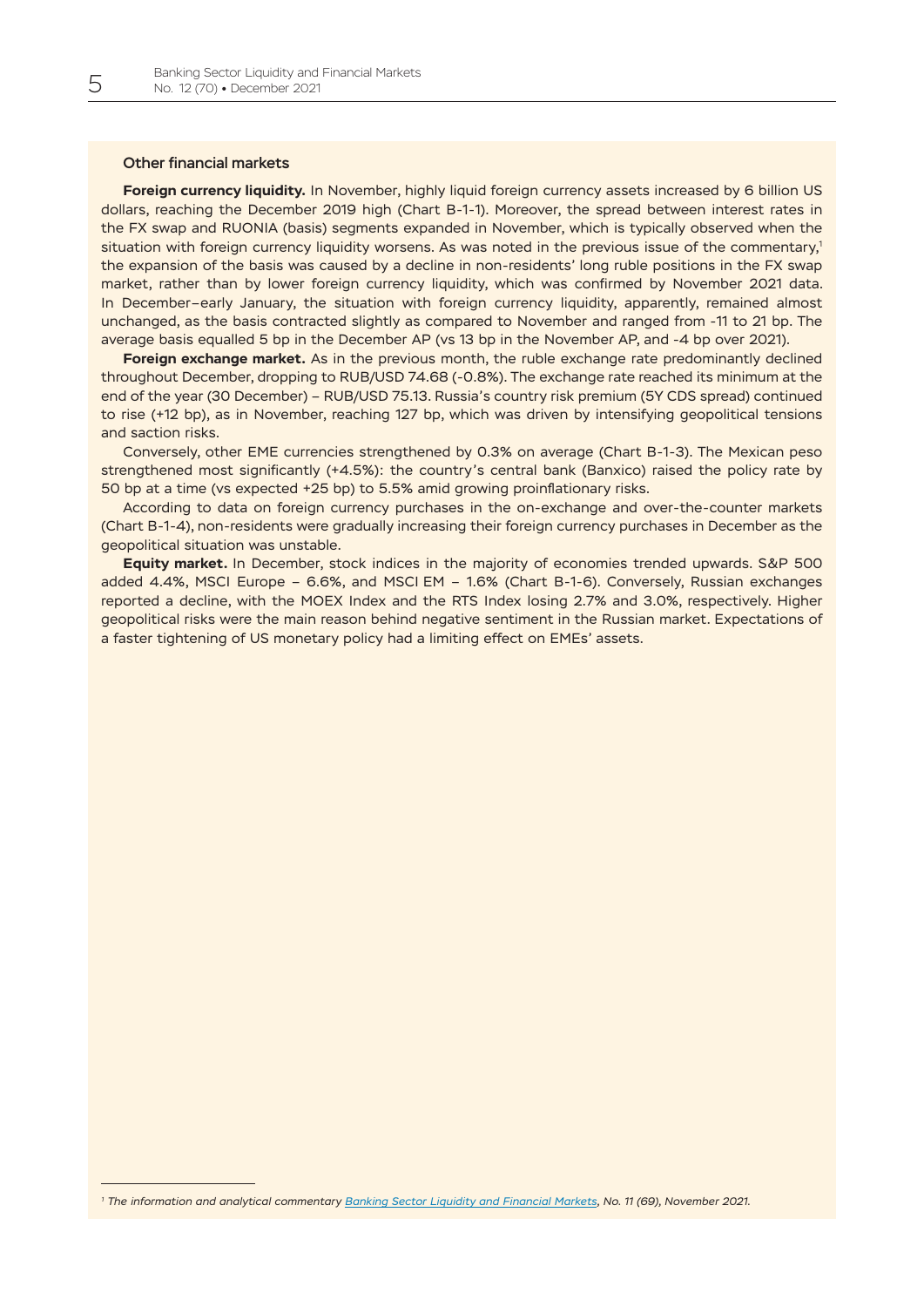

#### WAS PREDOMINANTLY POSITIVE THE SPREAD BETWEEN INTEREST RATES IN THE FX SWAP AND RUONIA (BASIS) SEGMENTS



\* Implied rate = ruble lending rate – foreign currency borrowing rate + LIBOR (from 19.12.2016: key rate – 1 pp - (LIBOR + 1.5 pp) + LIBOR = key rate – 2.5 pp). *Source: Bank of Russia calculations.* 

#### EMES' CURRENCIES, EXCLUDING THE RUSSIAN RUBLE, MOSTLY STRENGTHENED AGAINST THE US DOLLAR IN DECEMBER

Chart В-1-3

Chart В-1-2



EXCHANGE RATES IN ADVANCED ECONOMIES\* EXCHANGE RATES IN EMERGING MARKET ECONOMIES\*





*Sources: Bloomberg, Bank of Russia calculations.*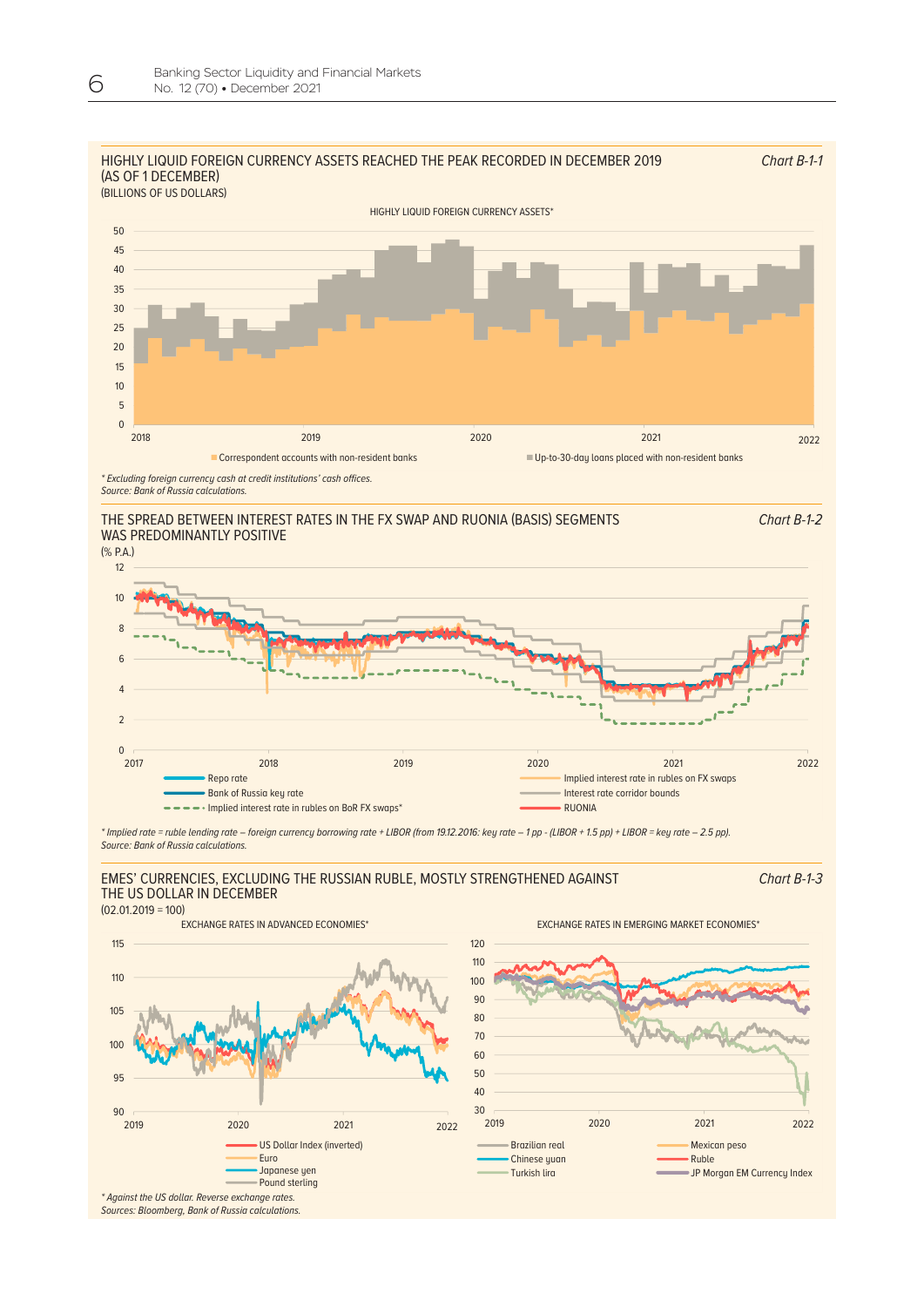#### THE EFFECTIVE RUBLE EXCHANGE RATE REMAINS AT THE LEVEL OF THE SECOND HALF OF AUGUST 2020  $(02.01.2019 = 100)$ Chart В-1-4



\* The nominal and real effective exchange rate of the ruble (NEER and REER, respectively) are calculated based on market exchange rates and recent monthly inflation data *available.*

*Sources: Bloomberg, Bank of Russia calculations.*

#### NON-RESIDENTS MOSTLY BOUGHT FOREIGN CURRENCY Chart Bought Chart B-1-5



*Sources: Moscow Exchange, Bloomberg, Bank of Russia calculations.*

#### STOCK INDICES IN MOST EMES, EXCLUDING RUSSIA AND CHINA, EDGED UP  $(02.01.2019 = 100)$



STOCK INDICES OF ADVANCED ECONOMIES STOCK INDICES OF EMERGING MARKET ECONOMIES

Chart В-1-6



*Sources: Bloomberg, Bank of Russia calculations.*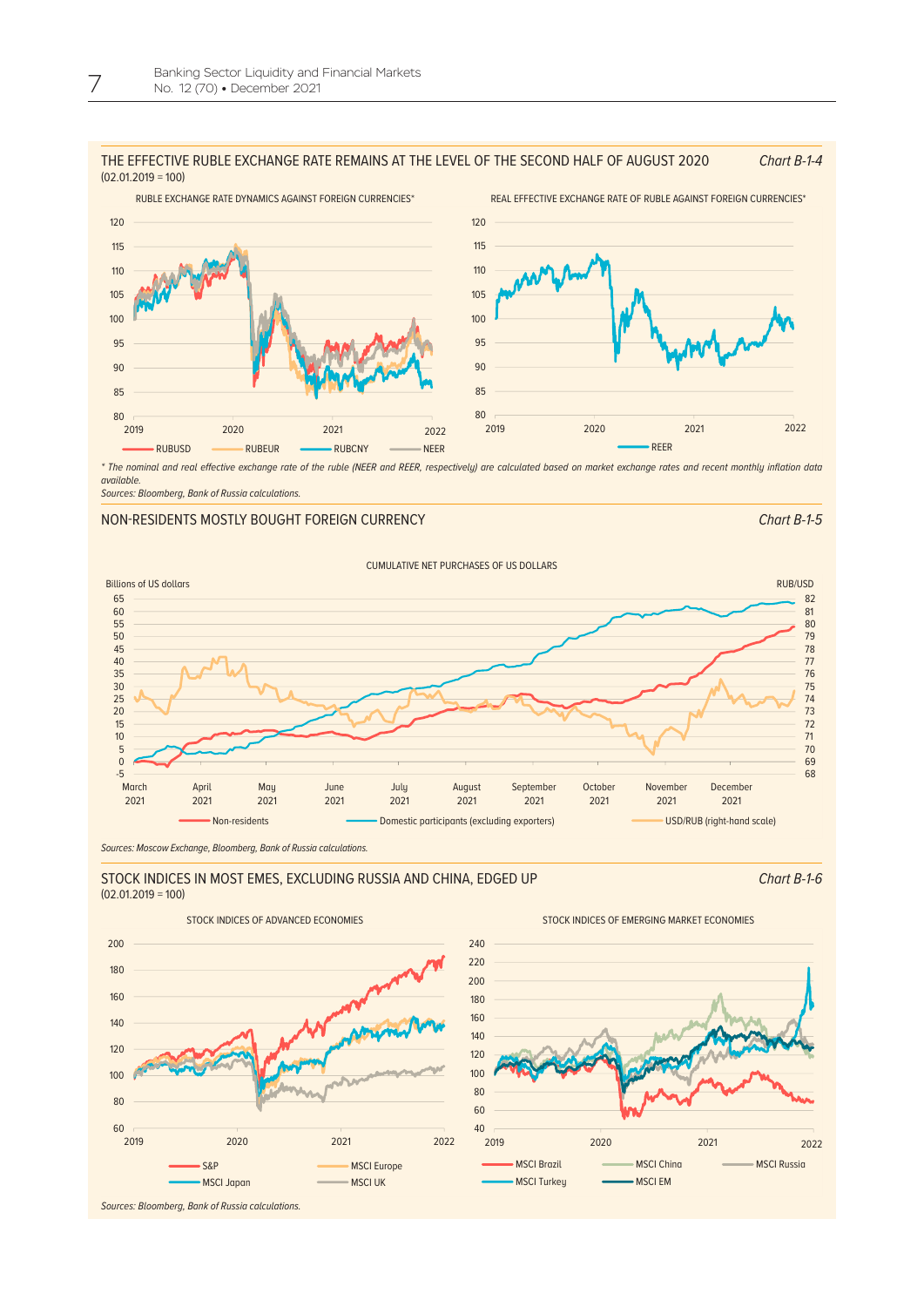## CREDIT AND DEPOSIT MARKET

**Deposit rates.** In November–December, banks continued to raise interest rates on ruble deposits. The increase in deposit rates amid stabilising or moderately declining interest rates in the related market segments was associated with a slower transmission of monetary policy impulses to the deposit market, as compared to the bond market or the long-term IBL market. Previously, deposit rates also continued to change for several months after other market segments had completely adjusted to changes in the key rate or expectations about its future movements. The catch-up growth of deposit rates contributed to the contraction of the spread between deposit rates and bond yields (Chart 12).

As in previous months, interest rates on long-term deposits<sup>1</sup> demonstrated a substantial rise in November. The average market interest rate on short-term deposits rose by 26 bp in November, reaching 4.6% p.a. The average market interest rate on long-term deposits increased by 43 bp to 6.5% p.a. Deposit rates continued to trend upwards in December: the deposit index FRG100<sup>2</sup> added 50 bp over the month (Chart 12).

Amid growing deposit rates, banks implemented more diversified marketing policies, seeking to maintain their competitiveness in the deposit market, while containing the rise in interest expenses. Many banks offered deposits at increased interest rates, with the specific conditions of deposit agreements (a considerable deposit amount, funds transfer from other banks, and using additional services provided by banks) limiting the range of potential depositors and the opportunity to update contractual conditions for the existing deposits. Coupled with the expanded supply of promotional deposits, which is typical of the period on the eve of the New Year, this increased the segmentation of the deposit market. As a result, deposit rates might move diversely in the first months of 2022, while preserving a certain potential for a further rise.

Interest rates on foreign currency deposits remained close to their record lows in November– December. Near-zero interest rates on foreign currency deposits amid the growth of ruble deposit rates were one of the factors supporting the relative attractiveness of savings in the national currency.

**Deposit operations.** The increase in deposit rates contributed to the further inflow of households' ruble funds $3$  into banks. The annual growth of balances in households' ruble accounts and deposits<sup>4</sup> reached 6.3% by the end of November, as compared to 5.5% in the previous month. Conversely, the segment of foreign currency deposits recorded a substantial outflow of depositors' funds: over the month, households' funds with banks contracted by 2.5 billion US dollars, and the annual growth of balances in foreign currency deposits slowed down from 8.8% in early November to 4.2% by the end of the month. The combined effect of these two trends slightly slowed down the overall annual inflow of households' funds into banks, which equalled 5.8% in November vs 6.1% in the previous month (Chart 14).

In the ruble segment of the deposit market, customers continued to transfer funds from current accounts to time deposits, as in 2021 Q3, which was driven by rising returns on deposits. As in October, depositors preferred not to increase longer-term deposits. Specifically, deposits for up

*<sup>1</sup> Short-term deposits imply deposits with any maturities of up to one year, excluding demand deposits; long-term deposits are deposits with any maturities of over one year.*

*<sup>2</sup> The average interest rate of 54 largest deposit banks on deposits for up to one year in an amount of at least 100,000 rubles, [according to information from the information agencyFrank RG.](https://frankrg.com/wp-content/uploads/2020/04/88a0b9cc77e3.pdf)*

*<sup>3</sup> Hereinafter, households' funds with banks include balances in time deposits, demand deposits and current accounts, but do not include escrow accounts under equity construction contracts.*

*<sup>4</sup> Hereinafter, increases in banks' balance sheet indicators are calculated based on the reporting data of operating credit institutions recorded in the State Register as of the relevant reporting date. Increases in foreign currency claims and*  liabilities are calculated in US dollar terms. Where increases in the indicators comprising foreign currency and ruble *components are calculated herein, the growth of the foreign currency component is converted into rubles using the period average exchange rate.*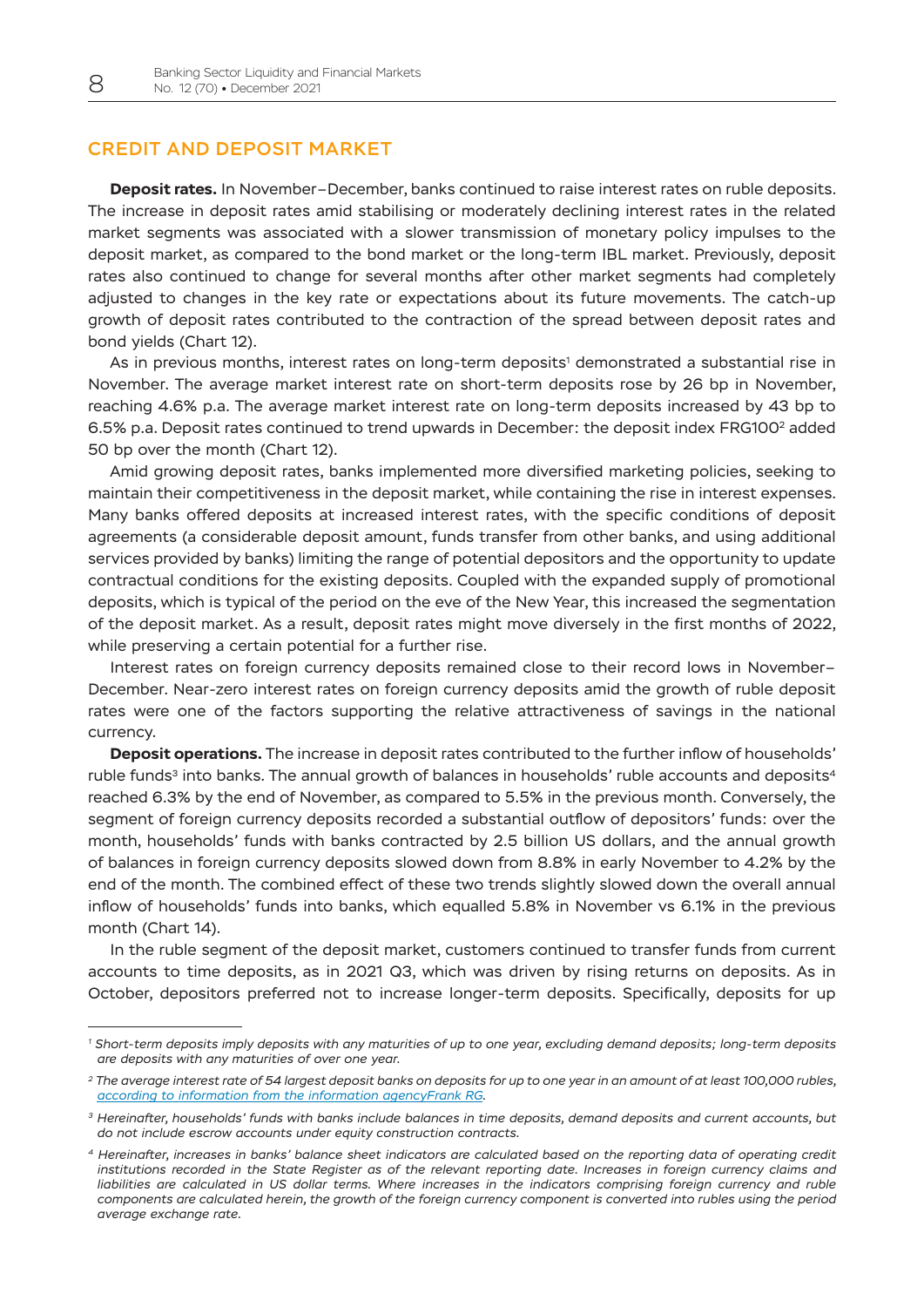to three years accounted for the entire inflow of households' ruble funds into banks. Balances in deposits for over three years continued to shrink.

In the short run, higher deposit rates and the contracted spread between deposit rates and yields on bonds (Chart 12), which are an alternative to deposits, will support the attractiveness of deposits, contributing to the overall acceleration of the inflow of households' ruble funds into banks. Maturities of household deposits may be expected to extend gradually as a result of both a further transfer of funds from current accounts to time deposits and a recovery of customers' demand for longer-term deposits.

**Credit rates.** Loan rates in 2021 Q4 were impacted by the further tightening of the Bank of Russia's monetary policy. The Bank of Russia's tough signal amid rising inflation which hit new local peaks influenced market participants' expectations about interest rates that started to rise more considerably, including at the beginning of 2022 (see the section 'Money market yield curves and key rate expectations'). Higher rates on market transactions contributed to the increase in average rates on ruble-denominated corporate<sup>5</sup> and retail loans, although some market segments recorded a local reduction in average interest rates. This was associated with the growth of transactions on special terms, including within government subsidised lending programmes, as well as with market structure fluctuations.

Specifically, interest rates on ruble-denominated mortgage loans averaged 7.6% in November, as compared to 7.7% in October (Chart 13). The reduction in the average interest rate was caused by a slight expansion of lending within subsidised programmes.<sup>6</sup> Moreover, as market rates continued to rise, banks became more interested in subsidised lending, as these programmes allowed banks to eliminate interest rate risk. Therefore, banks continued to decrease minimum interest rates on subsidised mortgage loans. Another factor limiting the growth of average market rates was a further expansion of lending programmes at reduced interest rates offered by banks jointly with developers. Concurrently, banks raised interest rates on mortgage loans not covered by subsidised programmes. According to the monitoring of high-frequency indicators,<sup>7</sup> in December, market mortgage rates increased by nearly 53 bp in the primary market and by about 25 bp in the secondary market, reaching 9.58% and 9.62%, respectively (Chart 12).

Interest rates on ruble-denominated consumer loans continued to rise in November. As there was an increase in special offerings typical of the period on the eve of the New Year, this slowed down the rise in average market rates. Interest rates on car loans continued to trend upwards. Another driver of interest rates in this segment was a larger portion of loan applications from customers wishing to buy used cars<sup>8</sup> because lending conditions in this segment are less attractive.

Increased interest rates on alternative financial instruments and a further rise in deposit rates making bank funding more expensive will continue to put upward pressure on average interest rates on ruble loans which will move diversely in various credit market segments.

**Corporate lending.** The annual growth of corporate lending<sup>9</sup> hit a new high in November, rising to 11.7% from 11.5% in October (Chart 15). The demand for borrowings remained high both due to still low real interest rates amid high inflation and as a result of higher demand for funding driven by the expansion of economic activity. The monthly increase in corporate lending slowed down slightly as compared to October, which was mainly associated with the repayment of a number of large shortterm loans by non-financial organisations. The portion of overdue debt in the portfolio of loans issued to non-financial organisations continued to shrink, edging down to 6.1% in November from 6.2% in October.

*<sup>5</sup> Hereinafter, the corporate segment of the credit market implies lending to non-financial organisations.*

*<sup>6</sup> The programmes Subsidised Mortgage and Family Mortgage accounting for the largest part of subsidised mortgage loans.*

*<sup>7</sup> According to [weekly monitoring of market rates of supply in the mortgage market](https://дом.рф/analytics/archive/) published by DOM.RF.* 

*<sup>8</sup> According to the [assessment](https://www.nbki.ru/company/news/?id=691447) by the National Bureau of Credit Histories.*

*<sup>9</sup> Hereinafter, the growth of lending to non-bank financial institutions does not include claims acquired by banks.*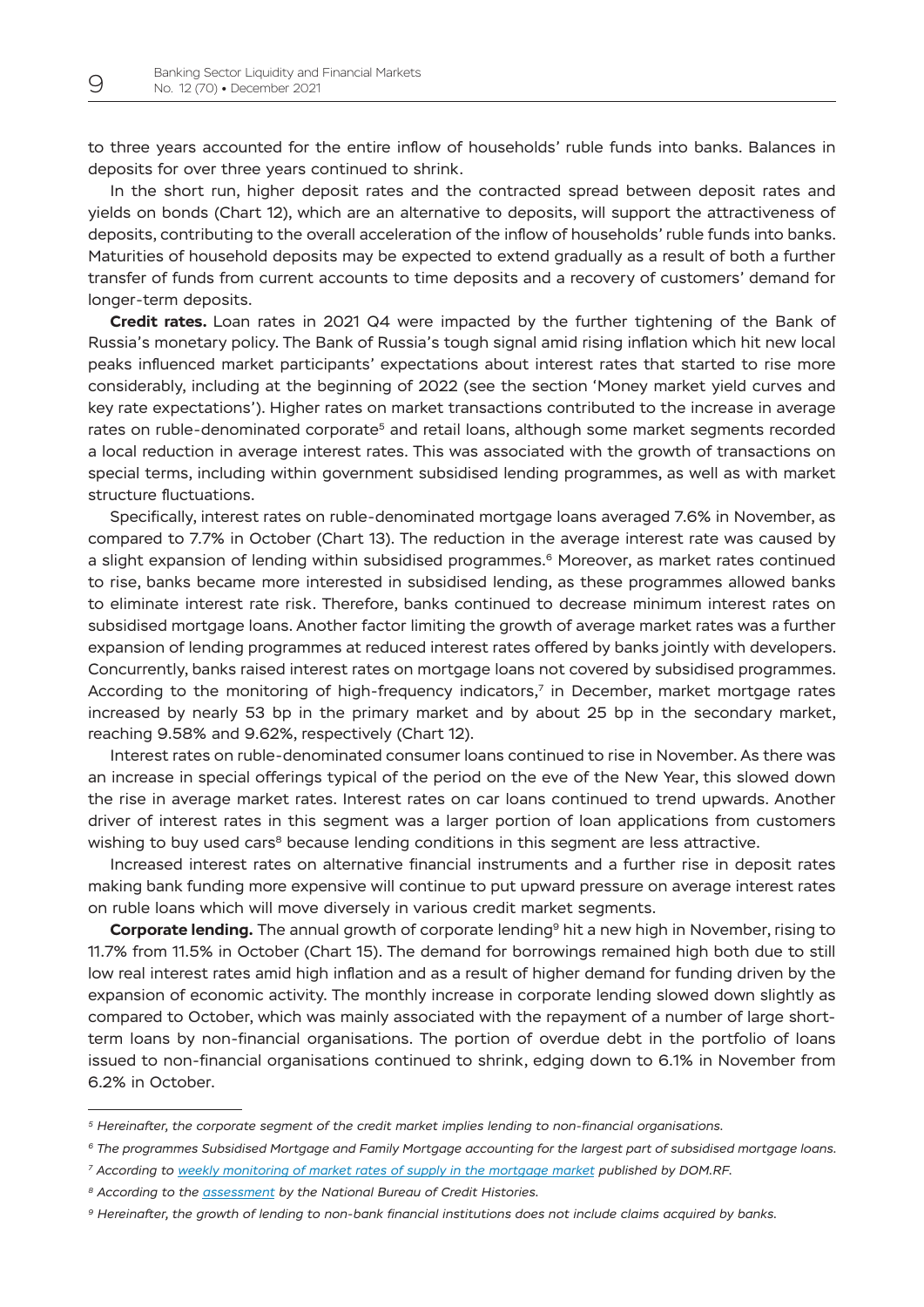As before, ruble loans accounted for nearly the entire growth rate of corporate lending. The ruble loan portfolio expanded by 15.7% as of the end of November vs 15.1% in the previous month. The increase in corporate foreign currency lending decelerated to 0.7% in November from 2.4% in October. The maturities of ruble loans continued to extend in November, with the growth rate of the long-term loan portfolio significantly exceeding that of the short-term portfolio.

Lending to small and medium-sized enterprises (SMEs) continued to increase at a considerable pace. The annual growth of the SME loan portfolio sped up to 24.8% by the beginning of November, as compared to 22.7% in October. The rise in lending to large corporates accelerated less significantly, specifically from 9.9% as of early October to 10.5% as of early November. SME lending could also be supported by the subsidised  $3\%$  p.a. lending programme<sup>10</sup> that was resumed on 1 November.

In the short run, a further expansion of the corporate loan portfolio might be constrained by higher credit rates. Corporates' demand for loans will also depend on economic growth prospects, heterogeneity across industries, and the parameters of government-supported lending programmes.

**Retail lending.** The annual growth of the retail loan portfolio<sup>11</sup> equalled 21.8% in November, staying close to its peak reached at the beginning of 2021 Q4 (Chart 15). The rise in retail lending was driven by subsidised lending programmes and promotional offerings typical of the season at the end of the year. The percentage of households' overdue debt was 4.2%, remaining near its lowest readings since 2013.

As before, mortgage lending was the most significant contributor to the expansion of retail lending (Chart 16). Specifically, banks issued 157,000 new loans in November, totalling 510 billion rubles. Moreover, lending within the subsidised and family mortgage programmes expanded. The annual increase in the mortgage loan portfolio<sup>12</sup> remained almost the same, namely 25.1% vs 25.3% in October. The attractiveness of mortgage loans for banks was supported by securitisation transactions reducing burden on banks' capital: the amount of mortgage-backed bonds in circulation<sup>13</sup> surged by nearly a fourth in 2021 to 892.8 billion rubles.

The amounts of transactions in other segments of the retail market (unsecured consumer loans and car loans) remained substantial as well (Chart 16). Although their contribution to the expansion of retail lending was less significant as compared to mortgage lending, this difference was decreasing gradually.

The rise in interest rates as banks adjust to monetary policy tightening, the diminishing impact of seasonal factors, and the influence of macroprudential policy<sup>14</sup> on consumer lending will gradually decelerate the expansion of the retail loan segment.

**Money supply.** As before, the increase in money supply was predominantly driven by the expansion of banks' claims on the economy. The total annual growth of claims on the economy edged down from 14.7% in early November to 14.3% at the end of the month. The main contributor to this reduction was the deceleration of foreign currency lending to financial institutions, due to which the overall annual growth of claims on organisations declined to 11.9% as compared to the peak reached in the previous month. The annual increase in the banking system's claims on households sped up slightly to 20.7% as of the end of November.

As before, net foreign assets and claims on general government were only minor contributors to the formation of money supply. The growth of balances in escrow accounts not included in money supply continued to limit the expansion of money supply, but the impact of this factor on monetary

*<sup>10</sup> Resolution of the Government of the Russian Federation No. 1850, dated 28 October 2021.*

*<sup>11</sup> Hereinafter, the growth of household lending does not include claims acquired by banks.*

*<sup>12</sup> Housing mortgage loans, net of claims on such loans acquired by banks.*

*<sup>13</sup> Unredeemed face value according to the information agency Cbonds.ru.*

*<sup>14</sup> The increase in risk weight add-ons for unsecured consumer loans from 1 October 2021 and the tightening of requirements for calculating individual borrowers' payment-to-income ratios since 1 January and 1 February 2022.*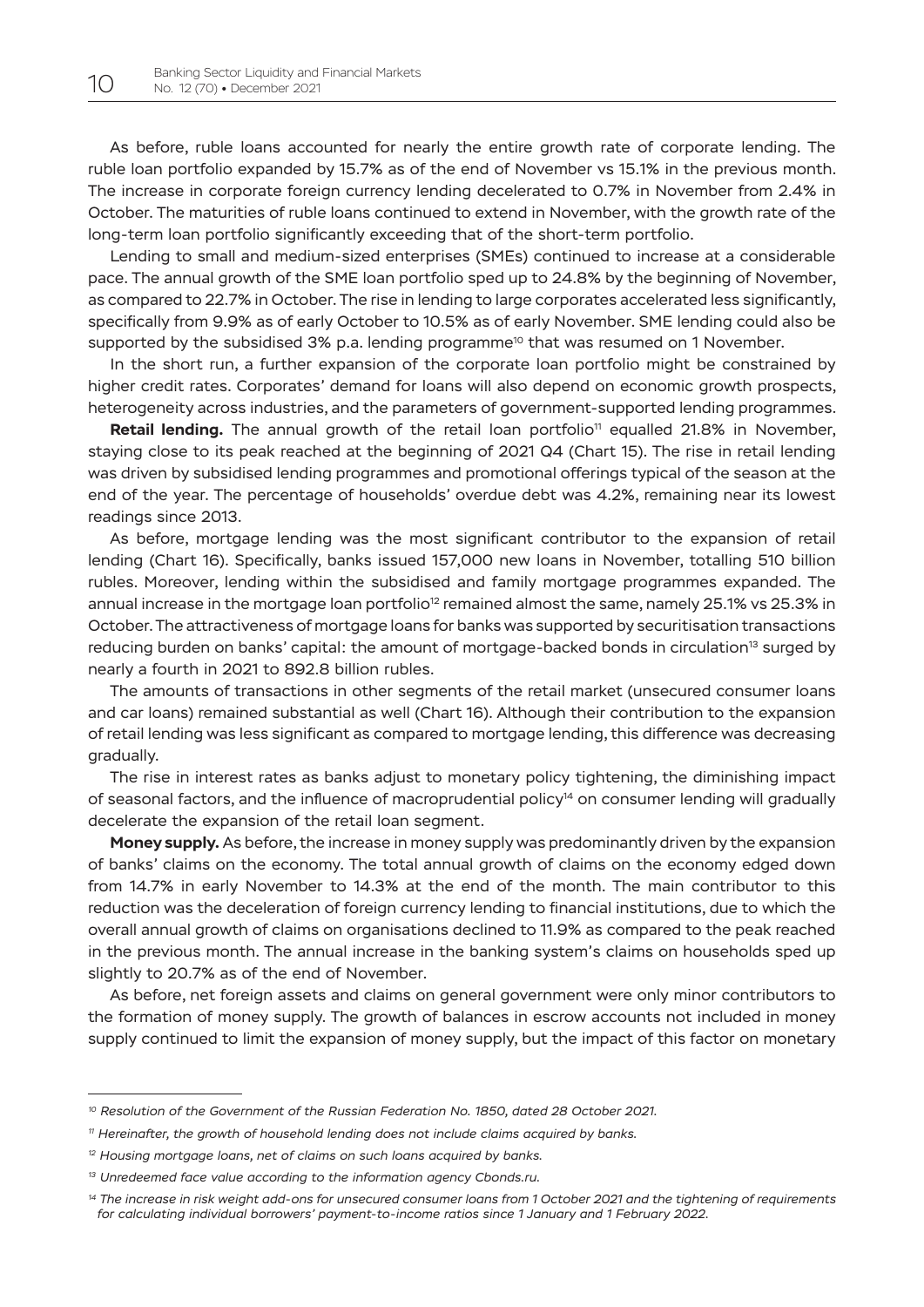aggregates is weakening owing to the completion of a large number of residential construction projects and the release of escrow accounts.

As a result of the combined effect of these factors, the annual growth of broad money (the M2X aggregate) accelerated to 11.0% as of the end of November (vs 10.7% in October) (Chart 18). The increase in money supply was mostly driven by ruble deposits: the annual growth of money supply (in the national definition) (the M2 aggregate) sped up notably, reaching 11.0% by the end of the month (vs 8.8% in the previous month). The amount of cash in circulation (the M0 aggregate) edged down in November. The annual growth of this aggregate continued to decelerate, declining to 6.8% by the end of the month.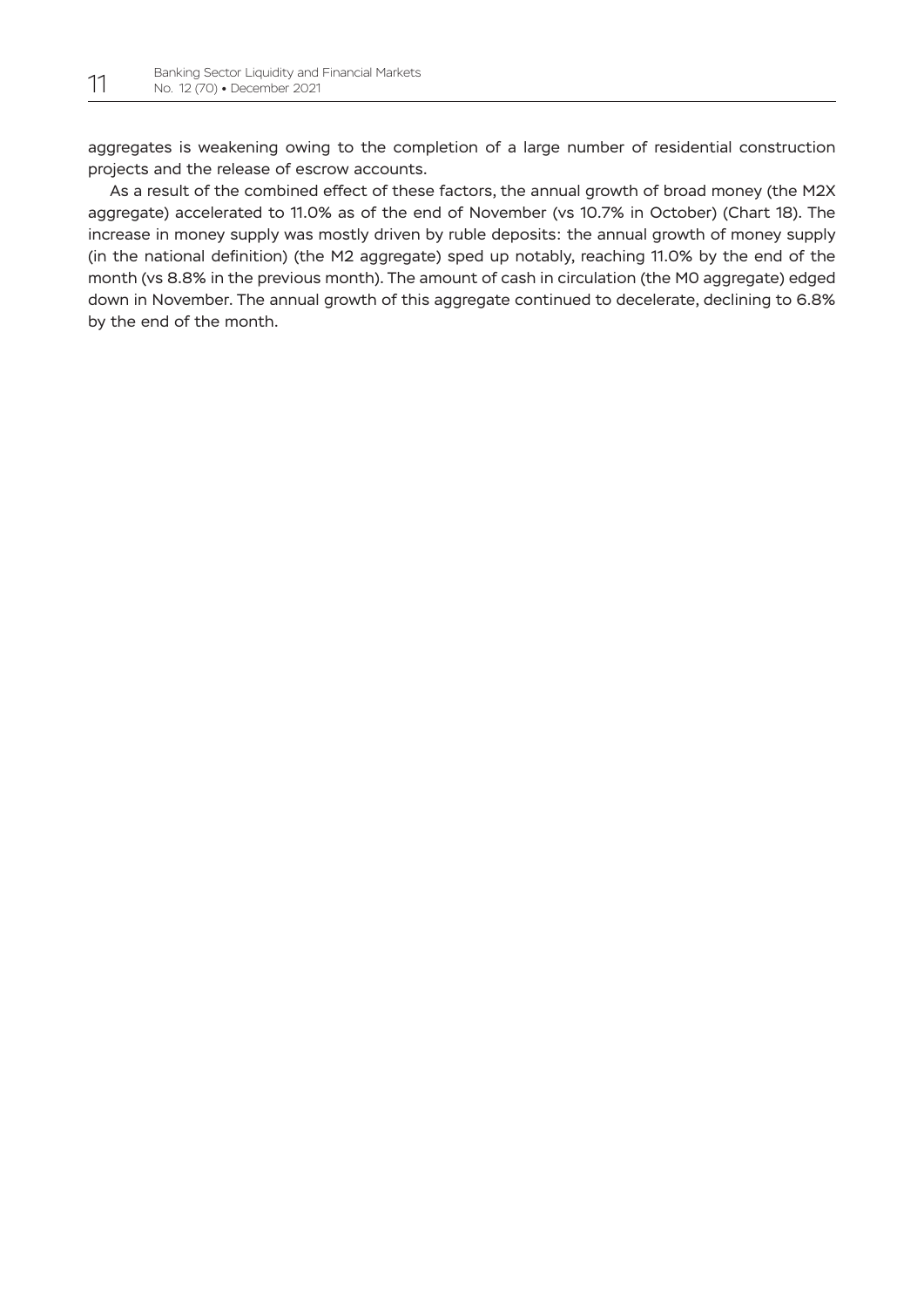## CHARTS AND TABLES

#### THE BANKING SECTOR'S STRUCTURAL LIQUIDITY SURPLUS INCREASED IN DECEMBER 2021 (AS OF START OF BUSINESS, BILLIONS OF RUBLES)

Table 2

|                                                                                                           | 01.01.2018               | 01.01.2019 | 01.01.2020 |        | 01.01.2021 01.04.2021 01.07.2021 01.10.2021 01.12.2021 |             |          |        | 01.01.2022 |
|-----------------------------------------------------------------------------------------------------------|--------------------------|------------|------------|--------|--------------------------------------------------------|-------------|----------|--------|------------|
| Structural liquidity deficit (+)/<br>surplus (-)                                                          | $-2.639$                 | $-3,016$   | $-2.761$   | $-204$ | $-1.461$                                               | $-1.454$    | $-1.283$ | $-339$ | $-1,691$   |
| <b>Bank of Russia claims on credit</b><br>institutions                                                    | 10                       | 21         | 18         | 976    | 349                                                    | 154         | 154      | 1.029  | 909        |
| Auction-based facilities                                                                                  | $\overline{\phantom{a}}$ | ٠          | ٠          | 847    | 103                                                    | 148         | 108      | 127    | 116        |
| - repos and FX swaps                                                                                      | ٠                        | ٠          | ٠          | 847    | 103                                                    | 148         | 108      | 127    | 116        |
| Fixed interest rate facilities                                                                            | 10                       | 21         | 18         | 129    | 246                                                    | 6           | 46       | 902    | 793        |
| - repos and FX swaps                                                                                      | 4                        | 8          | 13         | 118    | $\mathbf 0$                                            | $\mathbf 0$ | 11       | 46     | 3          |
| - secured loans                                                                                           | 5                        | 13         | 5          | 10     | 246                                                    | 5           | 35       | 856    | 790        |
| Credit institutions' claims on the<br><b>Bank of Russia</b>                                               | 2.729                    | 3,293      | 2,983      | 1.796  | 2,417                                                  | 1,941       | 1,626    | 1,547  | 2,804      |
| <b>Deposits</b>                                                                                           | 2,372                    | 1.902      | 1.026      | 1.221  | 1.772                                                  | 1.314       | 1,023    | 1.383  | 2,804      |
| - auction-based                                                                                           | 2.125                    | 1.478      | 697        | 844    | 1.650                                                  | 1.191       | 780      | 1.240  | 1.626      |
| fixed interest rate<br>$\overline{\phantom{a}}$                                                           | 247                      | 424        | 330        | 377    | 122                                                    | 123         | 243      | 143    | 1.178      |
| BoR coupon bonds                                                                                          | 357                      | 1,391      | 1,956      | 575    | 645                                                    | 626         | 603      | 164    | ٠          |
| Standing reverse facilities, other<br>than standard monetary policy<br>instruments of the Bank of Russia* | 81                       | 256        | 204        | 616    | 607                                                    | 332         | 190      | 179    | 204        |

\* These transactions include Bank of Russia specialised refinancing facilities, loans granted by the Bank of Russia as part of irrevocable credit lines, and USD / RUB and EUR / RUB sell / buy *FX swaps conducted by the Bank of Russia.*

*Source: Bank of Russia calculations.*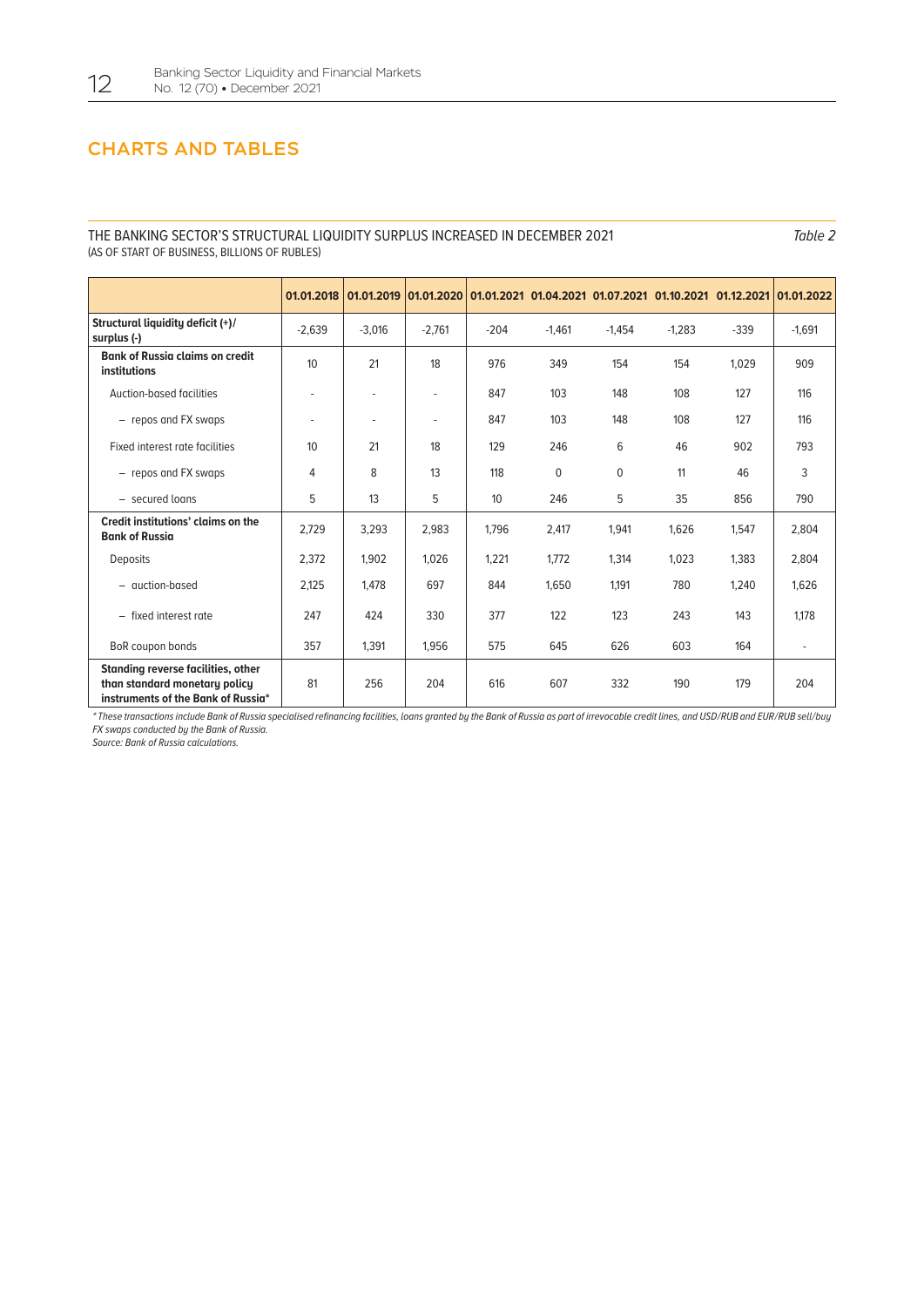#### THE INFLOW THROUGH THE BUDGET CHANNEL SLIGHTLY EXCEEDED THE FORECAST (TRILLIONS OF RUBLES)

Table 3

|                                                                                                                        | 2020<br>(actual) | 2021<br>(actual) | <b>December</b><br>2021 | 2022<br>(forecast) |
|------------------------------------------------------------------------------------------------------------------------|------------------|------------------|-------------------------|--------------------|
| 1. Liquidity factors                                                                                                   | $-2.6$           | 1.6              | 0.5                     | [0.4; 0.8]         |
| - change in the balances of funds in the general government accounts with<br>the Bank of Russia, and other operations* | $\Omega$         | 2.3              | 0.9                     | [0.0; 0.2]         |
| - change in the amount of cash in circulation                                                                          | $-2.6$           | $-0.7$           | $-0.4$                  | [0.1; 0.3]         |
| - Bank of Russia interventions in the domestic FX market and monetary gold<br>purchases**                              | 0.1              |                  |                         |                    |
| - regulation of banks' reguired reserves with the Bank of Russia                                                       | $-0.1$           | $-0.1$           | 0.0                     | 0.4                |
| 2. Change in free bank reserves (correspondent accounts)*** (demand)                                                   | $-0.1$           | 0.1              | $-0.8$                  | [1.2; 1.4]         |
| 3. Change in banks' claims on deposits with the Bank of Russia and coupon<br><b>OBRs</b>                               | 1.2              | 1.0              | 1.3                     | $[ -1.8; -1.2]$    |
| 4. Change in outstanding amounts on Bank of Russia refinancing operations<br>$(4=2+3-1)$                               | 1.4              | $-0.5$           | $-0.1$                  | $-0.8$             |
| Structural liquidity deficit (+) / surplus (-) (as of end-period)                                                      | $-0.2$           | $-1.7$           | $[ -1.4; -0.8]$         |                    |

\* Including fiscal rule-based operations to buy (sell) foreign currency in the domestic FX market, and other operations.

*\*\* Forecast values of the indicator are in line with the actual amount of operations conducted.*

*\*\*\* The forecast for the end of the year implies the uniform averaging of required reserves by banks and correspondent account balances close to the required ratio. Source: Bank of Russia calculations.*

#### BUDGET OPERATIONS CAUSED AN INFLOW OF LIQUIDITY INTO BANKS IN DECEMBER 2021 Chart 1



#### CHANGES IN THE BANK OF RUSSIA'S BALANCE SHEET AND MONEY MARKET RATES (OVERNIGHT)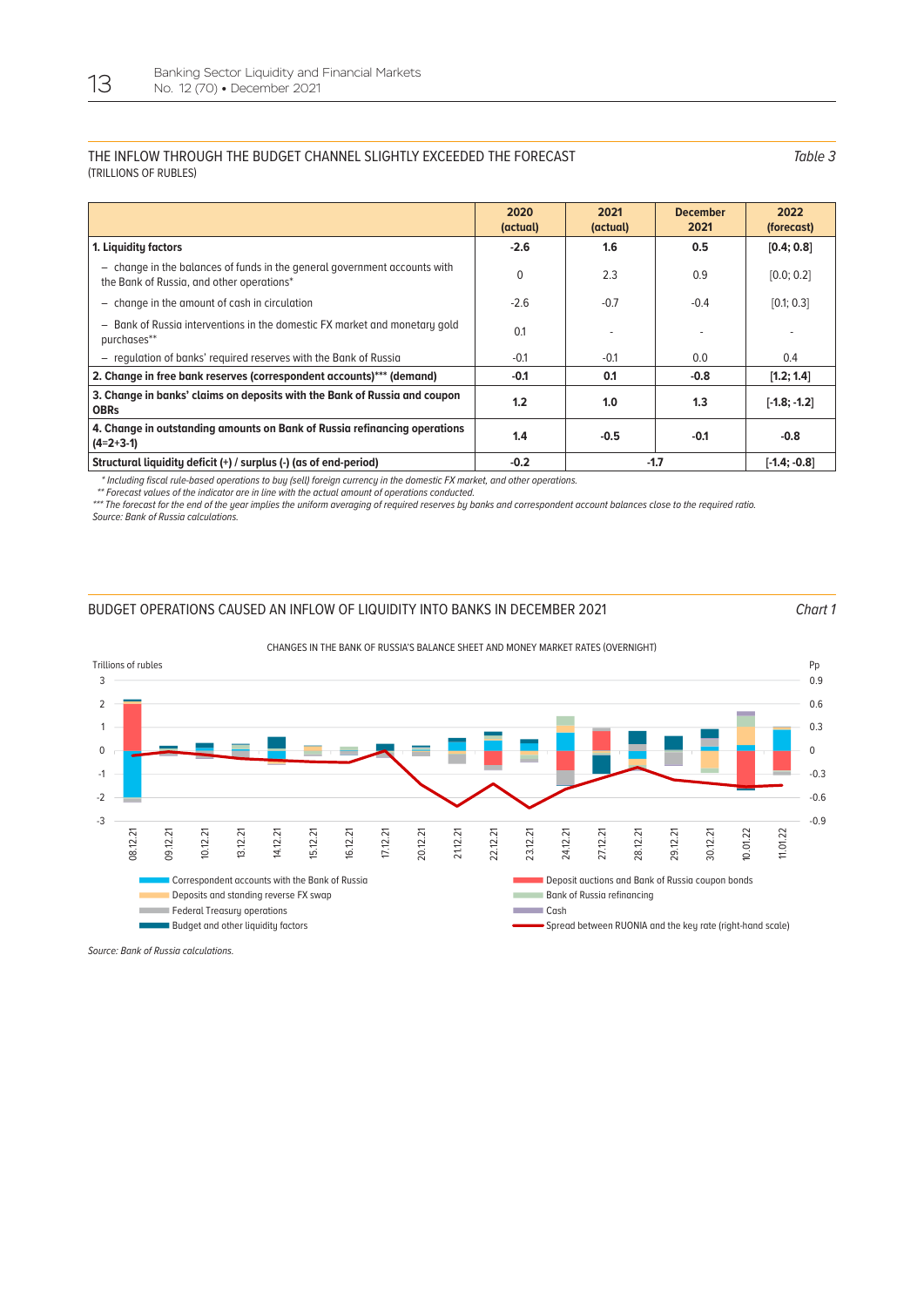

**63х170** (TRILLIONS OF RUBLES)

TAX REVENUES ACCORDING TO DATA FROM THE BANK OF RUSSIA PAYMENT SYSTEM\*



\* Funds transfers from credit institutions' accounts to the budget system's accounts with budget classification codes corresponding to the above taxes. *Source: Bank of Russia calculations.*

#### THE SPREAD BETWEEN RUONIA AND THE BANK OF RUSSIA KEY RATE EXPANDED Chart 3





*\* Average for averaging periods. Source: Bank of Russia calculations.*





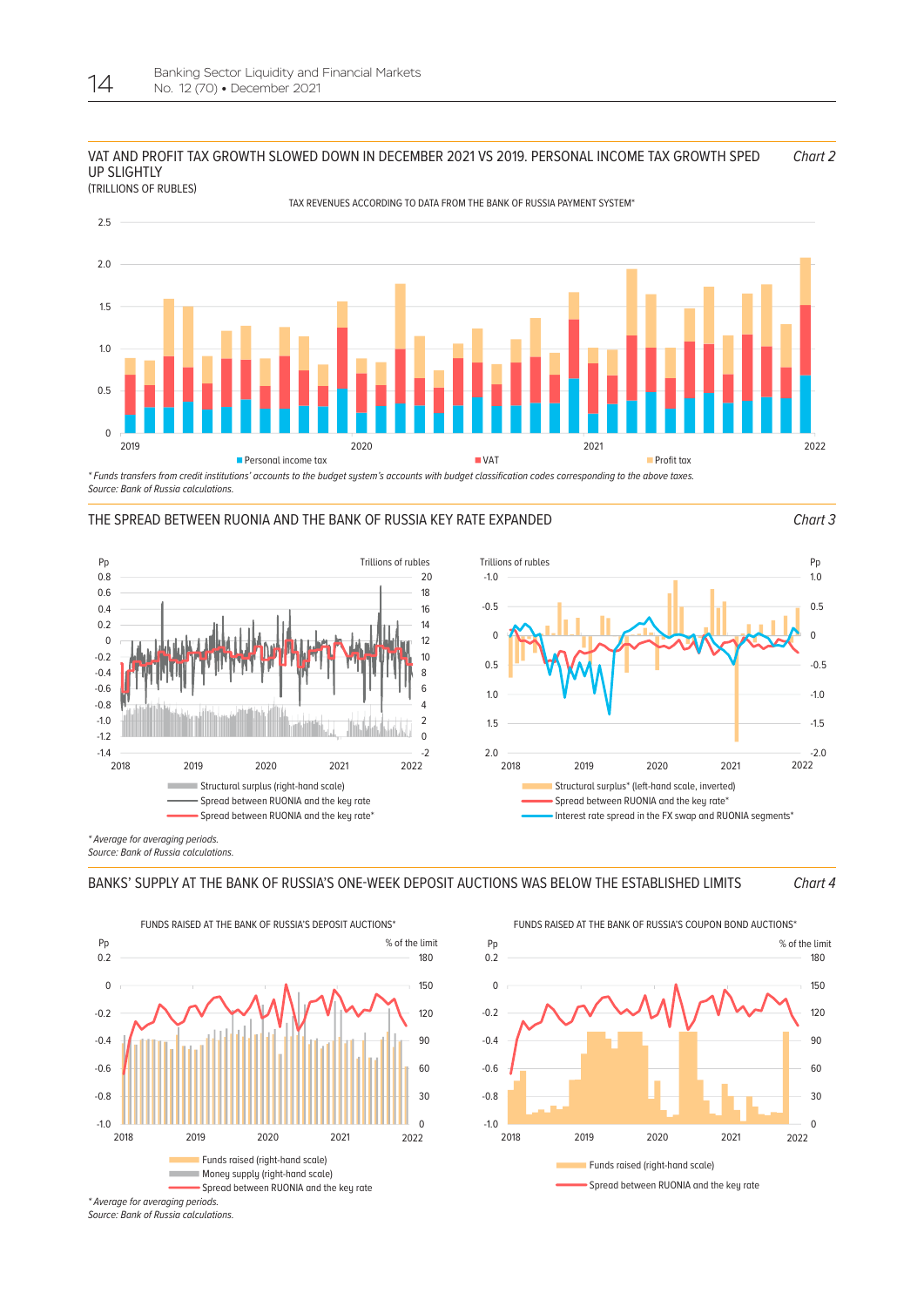#### YIELD CURVES, ESPECIALLY SHORT-TERM YIELDS, ROSE IN DECEMBER  $(%PA)$



*Source: Bloomberg.*

## **63х170** (TRILLIONS OF RUBLES, AS OF THE MONTH-END) BUDGET BALANCES IN THE TSA AND WITH BANKS DECLINED IN DECEMBER 2021 AS A RESULT OF SEASONALLY LARGE BUDGET EXPENDITURES

Chart 6

Chart 5



■ Treasury Single Account **Other funds of the federal budget with banks\*\*** 

 \* According to banking reporting form 0409301 'Performance indicators of a credit institution' and the Bank of Russia's daily balance sheet. *\*\* Other funds comprise VEB.RF budgetary funds, election commissions' funds, funds received for temporary use, funds for the cash transactions of Russia's Ministry of Finance, and others. Source: Bank of Russia calculations.*

#### **63х170** CREDIT INSTITUTIONS' DEBT TO THE FT SHRANK BY 2.3 TRILLION RUBLES IN DECEMBER 2021 (TRILLIONS OF RUBLES)

Chart 7



*Sources: Federal Treasury, Bank of Russia calculations.*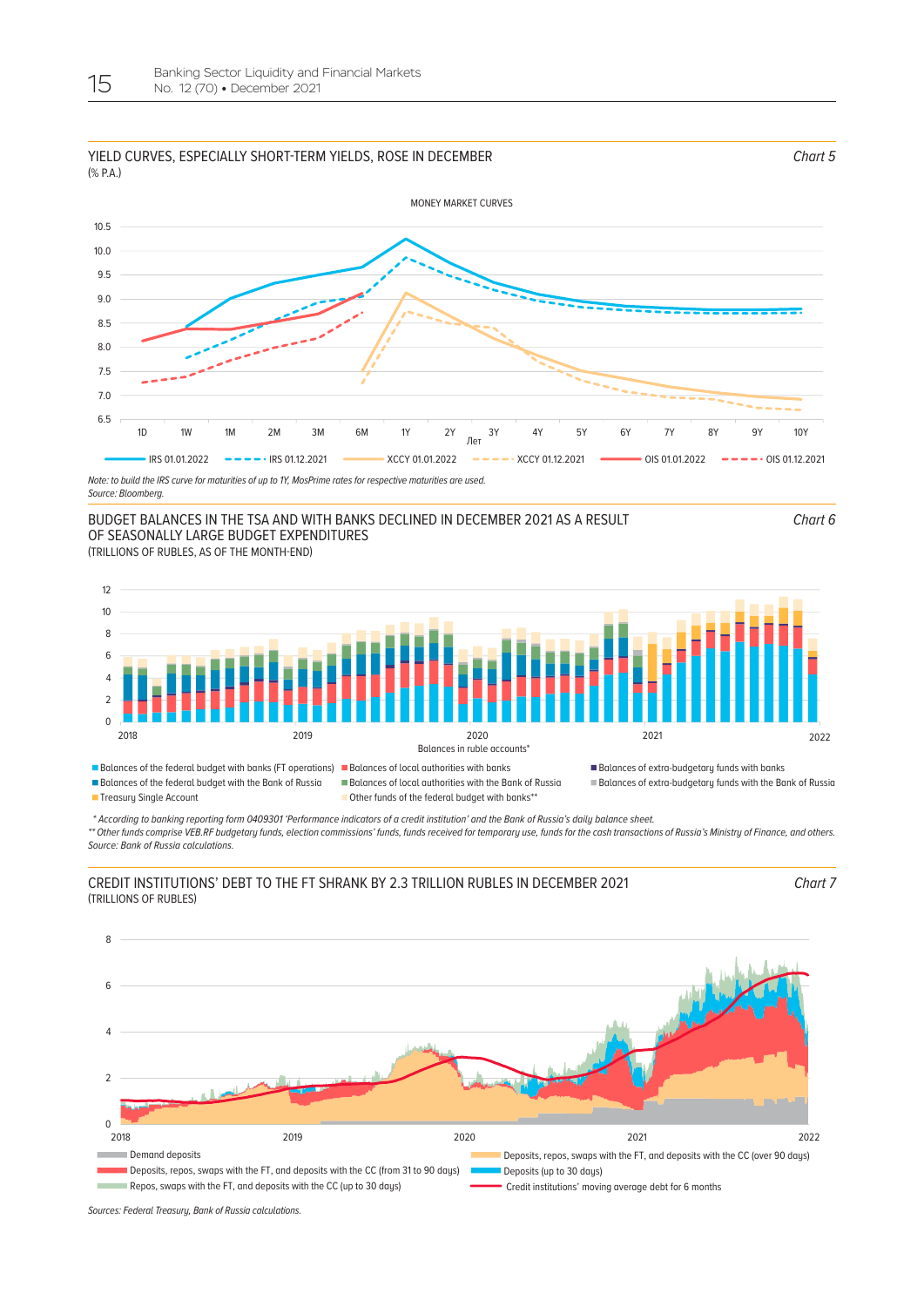## THE BANK OF RUSSIA'S BALANCE SHEET



*Source: Bank of Russia calculations.* 

#### THE YIELD CURVE OF MEDIUM-TERM (UP TO 5Y) OFZ BONDS EDGED DOWN Chart 9

Chart 8



OFZ ZERO COUPON YIELD CURVE (% P.A.) THE SPREAD BETWEEN RUSSIAN AND US GOVERNMENT BOND YIELDS (PP)



*Sources: Moscow Exchange, Bloomberg, Bank of Russia calculations.*



Chart 10





*Sources: Bloomberg, Thomson Reuters, Bank of Russia calculations.*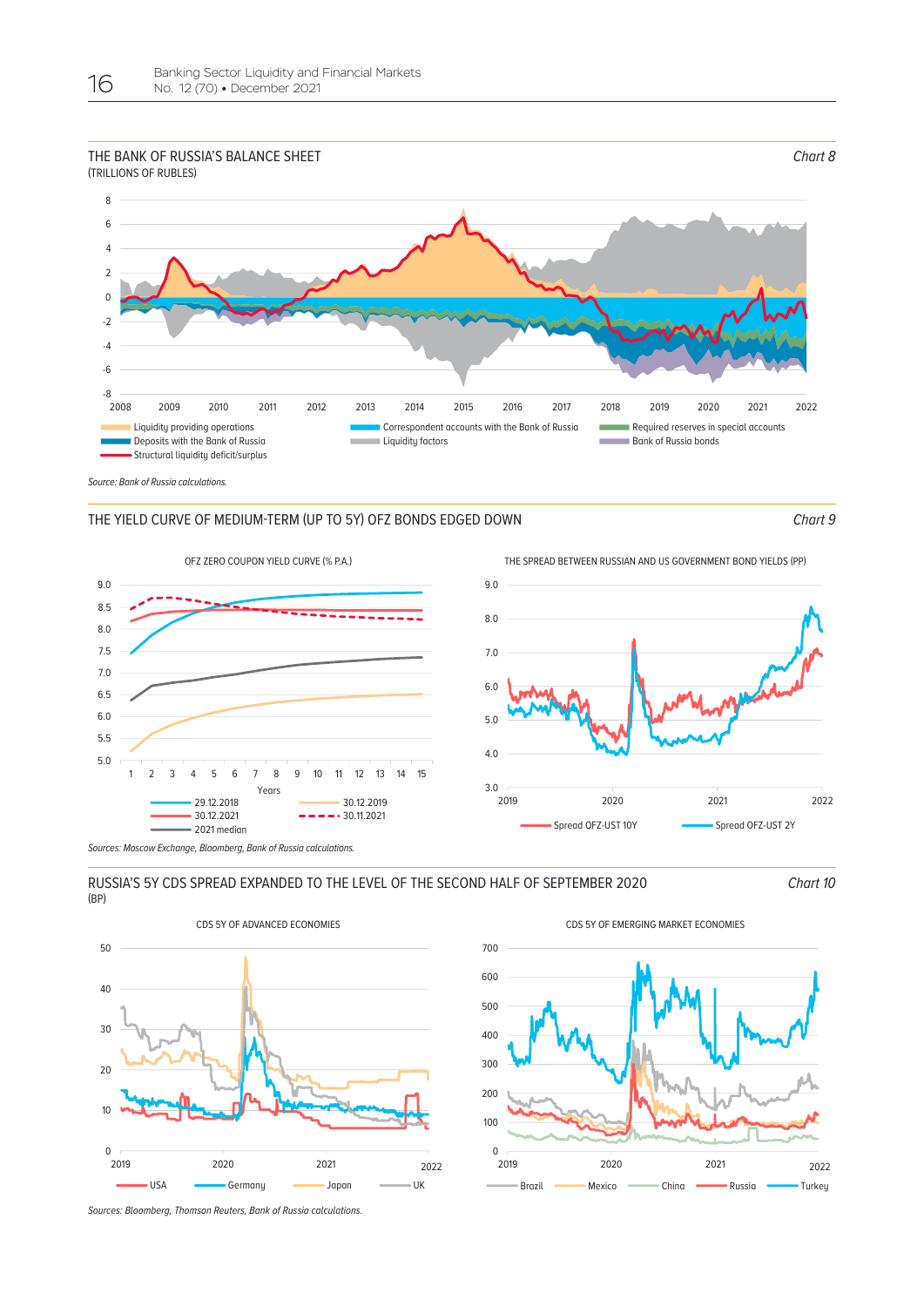#### FOREIGN INVESTORS REDUCED THEIR OFZ INVESTMENTS BY THE END OF THE MONTH CHART ASSESSMENT OF THE MONTH



*Source: Bank of Russia calculations.*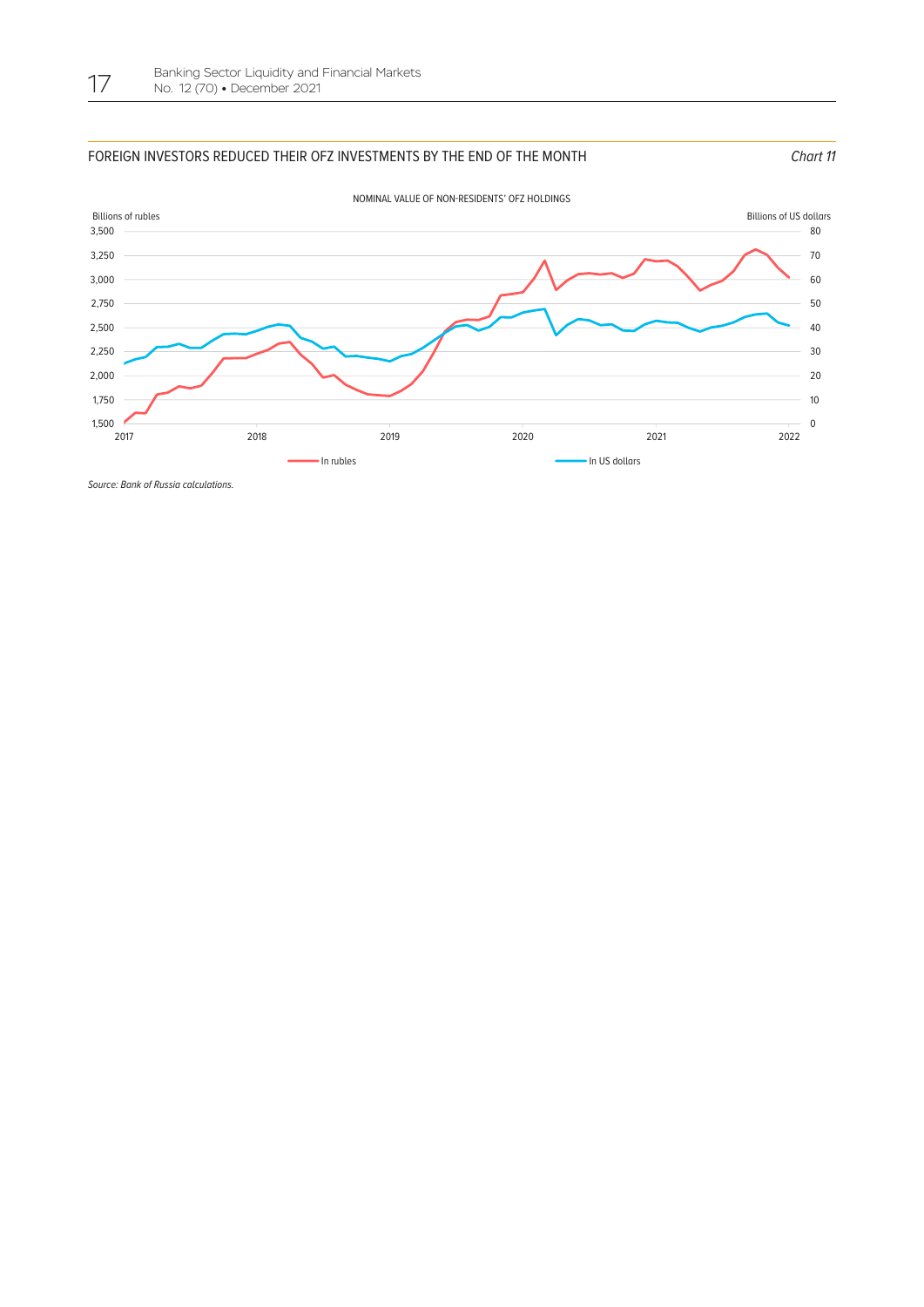#### THE RUSSIAN FINANCIAL MARKET DEMONSTRATED NEGATIVE DYNAMICS IN THE FOREIGN EXCHANGE AND EQUITY SEGMENTS

Table 4

|                                 | <b>Indicator</b>                                                                 | 31.12.2021 | 1M              | 3M             | 6M             | <b>YTD</b>     | <b>1Y</b>      |
|---------------------------------|----------------------------------------------------------------------------------|------------|-----------------|----------------|----------------|----------------|----------------|
| <b>Russian financial market</b> |                                                                                  |            |                 |                |                |                |                |
| RUB/USD exchange rate           |                                                                                  | 74.68      | $-0.8$          | $-2.7$         | $-1.9$         | $-0.4$         | $-0.4$         |
| <b>MOEX Index</b>               |                                                                                  | 3,787      | $-2.7$          | $-7.3$         | $-2.0$         | 15.1           | 15.1           |
| RTS Index                       |                                                                                  | 1,596      | $-3.0$          | $-9.9$         | $-3.9$         | 15.0           | 15.0           |
| Government bond yield           |                                                                                  | 8.85       | 39              | 146            | 176            | 309            | 309            |
| Corporate bond yield            |                                                                                  | 8.63       | $-81$           | 67             | 132            | 252            | 252            |
| Regional bond yield             |                                                                                  | 8.41       | $-68$           | 63             | 123            | 273            | 273            |
| CDS spread                      |                                                                                  | 127        | 12              | 38             | 41             | 37             | 37             |
| <b>RVI</b>                      |                                                                                  | 33         | $-3$            | 8              | 12             | $\overline{0}$ | $\mathbf{0}$   |
|                                 | Exchange rates (per US dollar, % change, '+' - appreciation, '-' - depreciation) |            |                 |                |                |                |                |
|                                 | <b>US Dollar Index</b>                                                           | 95.67      | $-0.3$          | 1.7            | 3.7            | 6.4            | 6.7            |
|                                 | Euro                                                                             | 1.14       | 0.3             | $-1.9$         | $-4.2$         | $-6.9$         | $-7.5$         |
| $AEs^*$                         | Japanese yen                                                                     | 115.08     | $-1.7$          | $-3.5$         | $-3.6$         | $-10.2$        | $-10.3$        |
|                                 | Pound sterling                                                                   | 1.35       | 1.8             | $-0.1$         | $-2.1$         | $-1.0$         | $-0.7$         |
|                                 | JP Morgan EM Currency Index                                                      | 52.57      | 0.3             | $-5.5$         | $-8.1$         | $-9.2$         | $-9.4$         |
|                                 | Ruble                                                                            | 74.68      | $-0.8$          | $-2.7$         | $-1.9$         | $-0.4$         | $-0.4$         |
|                                 | <b>Brazilian real</b>                                                            | 5.58       | 1.0             | $-3.7$         | $-9.2$         | $-6.8$         | $-6.8$         |
| <b>EMEs</b>                     | Mexican peso                                                                     | 20.53      | 4.5             | $-0.3$         | $-3.6$         | $-3.0$         | $-3.0$         |
|                                 | Chinese yuan                                                                     | 6.36       | 0.1             | 1.4            | 1.8            | 2.7            | 2.6            |
|                                 | Turkish lira                                                                     | 13.30      | 1.2             | $-33.5$        | $-34.7$        | $-44.2$        | $-44.6$        |
|                                 | South African rand                                                               | 15.94      | $-0.4$          | $-6.7$         | $-10.7$        | $-7.9$         | $-8.3$         |
|                                 | 10-year bond yield (% p.a., change in bp, '+' - increase, '-' - decrease)        |            |                 |                |                |                |                |
|                                 | <b>USA</b>                                                                       | 1.51       | $6\phantom{1}6$ | 5              | 9              | 60             | 59             |
|                                 | Germany                                                                          | $-0.18$    | 17              | $\overline{4}$ | 5              | 39             | 39             |
| AEs                             | Japan                                                                            | 0.07       | $\mathbf{1}$    | $\overline{1}$ | 3              | 5              | 5              |
|                                 | UK                                                                               | 0.97       | 16              | $-3$           | 27             | 78             | 76             |
|                                 | Russia                                                                           | 8.45       | $6\phantom{1}6$ | 110            | 126            | 253            | 253            |
|                                 | <b>Brazil</b>                                                                    | 10.84      | $-46$           | $-15$          | 166            | 393            | 393            |
|                                 | Mexico                                                                           | 7.56       | 5               | 16             | 53             | 203            | 202            |
| <b>EMES</b>                     | China                                                                            | 2.77       | $-9$            | $-10$          | $-31$          | $-37$          | $-35$          |
|                                 | Turkey                                                                           | 23.22      | 305             | 552            | 638            | 1,077          | 1,077          |
|                                 | South Africa                                                                     | 9.80       | $-43$           | 21             | 51             | 106            | 105            |
|                                 | 5Y CDS spreads (bp, change in bp, '+' - increase, '-' - decrease)                |            |                 |                |                |                |                |
|                                 | USA                                                                              | 6          | $-3$            | $\overline{0}$ | $\mathbf 0$    | $-1$           | $-1$           |
|                                 | Germany                                                                          | 9          | $\mathbf 0$     | $\pmb{0}$      | $-1$           | $-2$           | $-2$           |
| AEs                             | Japan                                                                            | 18         | $-2$            | $-2$           | $\mathbf{1}$   | $\overline{2}$ | $\overline{2}$ |
|                                 | UK                                                                               | 7          | $\mathbf 0$     | $\mathbf 0$    | $-1$           | $-7$           | $-7$           |
|                                 | Russia                                                                           | 127        | 12              | 38             | 41             | 37             | 37             |
|                                 | Brazil                                                                           | 205        | $-56$           | 3              | 39             | 61             | 61             |
| <b>EMEs</b>                     | Mexico                                                                           | 90         | $-30$           | $-10$          | $-2$           | 9              | 8              |
|                                 | China                                                                            | 43         | $-9$            | $\overline{0}$ | $\overline{7}$ | 15             | 15             |
|                                 | Turkey                                                                           | 560        | 59              | 131            | 178            | 254            | 254            |
|                                 | South Africa                                                                     | 200        | $-41$           | $-9$           | 15             | $-3$           | $-3$           |
|                                 | Stock indices (points, % change, '+' - increase, '-' - decrease)                 |            |                 |                |                |                |                |
|                                 | S&P 500                                                                          | 4,766      | 4.4             | 9.4            | 9.5            | 26.9           | 27.7           |
| AEs                             | <b>MSCI</b> Europe                                                               | 2,093      | 6.6             | 5.7            | 2.6            | 13.8           | 12.8           |
|                                 | MSCI Japan                                                                       | 1,232      | 3.2             | 1.2            | 2.6            | 11.4           | 11.4           |
|                                 | <b>MSCI UK</b>                                                                   | 2,081      | 4.7             | 5.5            | 4.0            | 15.0           | 13.3           |
|                                 | <b>MSCIEM</b>                                                                    | 1,232      | 1.6             | $-1.2$         | $-9.1$         | $-4.6$         | $-4.4$         |
|                                 | <b>MSCI Russia</b>                                                               | 758        | $-3.2$          | $-10.0$        | $-3.7$         | 13.3           | 13.5           |
|                                 | <b>MSCI Brazil</b>                                                               | 1,435      | 2.3             | $-11.0$        | $-29.1$        | $-23.5$        | $-23.8$        |
| EMEs                            | <b>MSCI Mexico</b>                                                               | 5,462      | 12.9            | 5.8            | 6.1            | 19.5           | 17.6           |
|                                 | <b>MSCI China</b>                                                                | 84         | $-3.2$          | $-5.8$         | $-21.2$        | $-22.4$        | $-22.0$        |
|                                 | <b>MSCI Turkey</b>                                                               | 2,077,993  | 2.8             | 32.5           | 35.4           | 22.8           | 22.3           |
|                                 | <b>MCSI South Africa</b>                                                         | 1,488      | 3.7             | 6.3            | 3.5            | 9.6            | 9.7            |

*\* Advanced economies.*

*Sources: Bloomberg, Moscow Exchange, Cbonds.ru, Bank of Russia calculations.*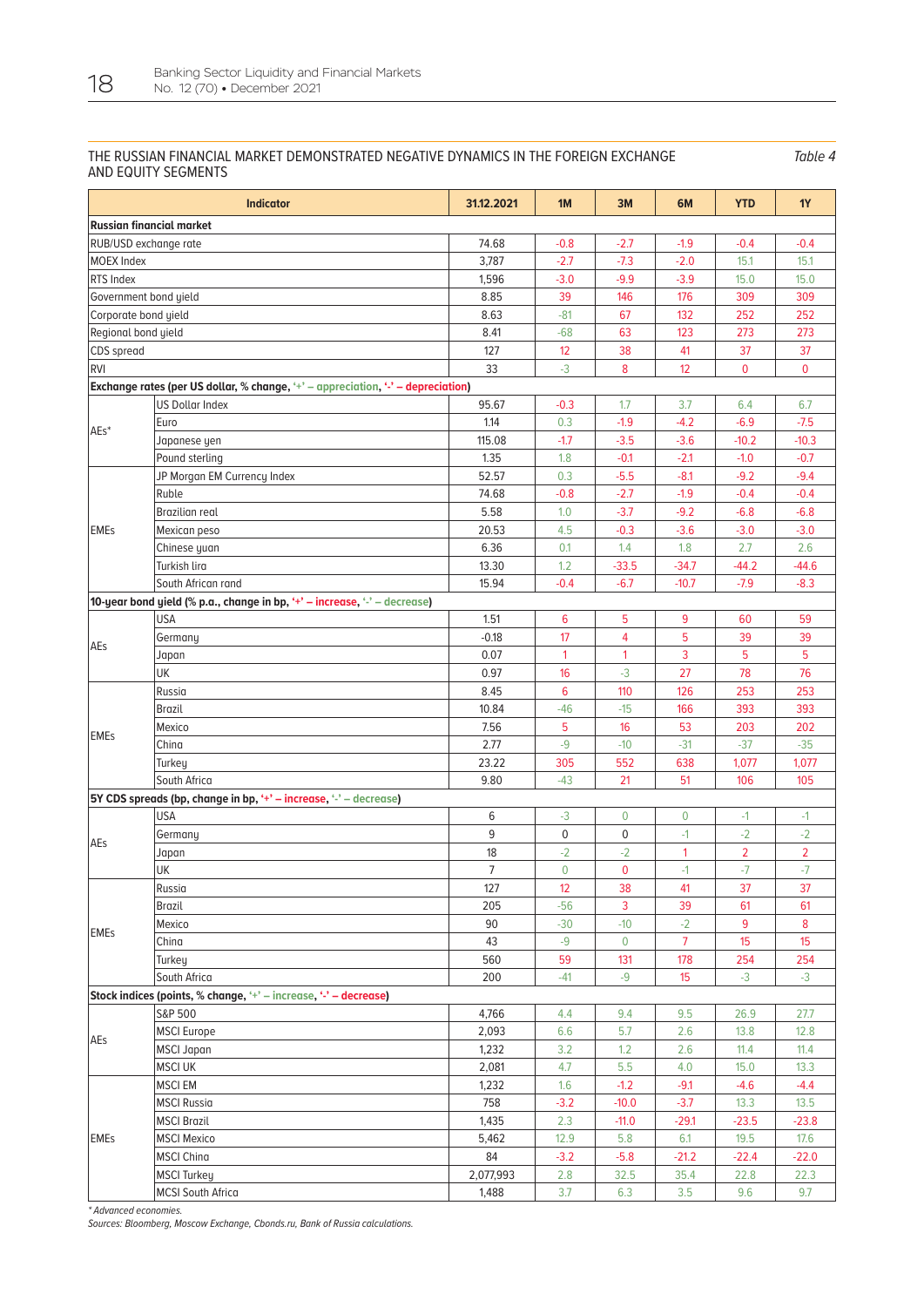#### INTEREST RATES ON MARKET LOANS AND DEPOSITS CONTINUED TO RISE IN NOVEMBER–DECEMBER DUE TO MONETARY POLICY TIGHTENING

10 9 8 7 6 5 4 3 August 2020 October 2020 November 2020 December 2020 April 2021 January 2022 September 2020 February 2021 March 2021 2021 August 2020 September 2020 October 2020 November 2020 December 2020 January 2021 January 2021 February 2021 March 2021 May 2021 June 2021 July 2021 August 202 August 2021 September 2021 September 2021 October 2021 October 2021 Vovember 2021 November 2021 December 2021 December 2021 January 2022 june: Key rate **CHU CHU DEPOSITS (FRG100)** Mortgage loans (new housing: market rates) CHU Mortgage loans (new housing: subsidised rates)

Sources: Bank of Russia, Frank RG, DOM.RF.

#### AVERAGE MARKET CREDIT AND DEPOSIT RATES GRADUALLY ADJUSTED IN NOVEMBER TO THE RISE IN MARKET RATES

Chart 13

Chart 12



*Source: Bank of Russia.*

DYNAMICS OF HIGH-FREQUENCY INDICATORS (% P.A.)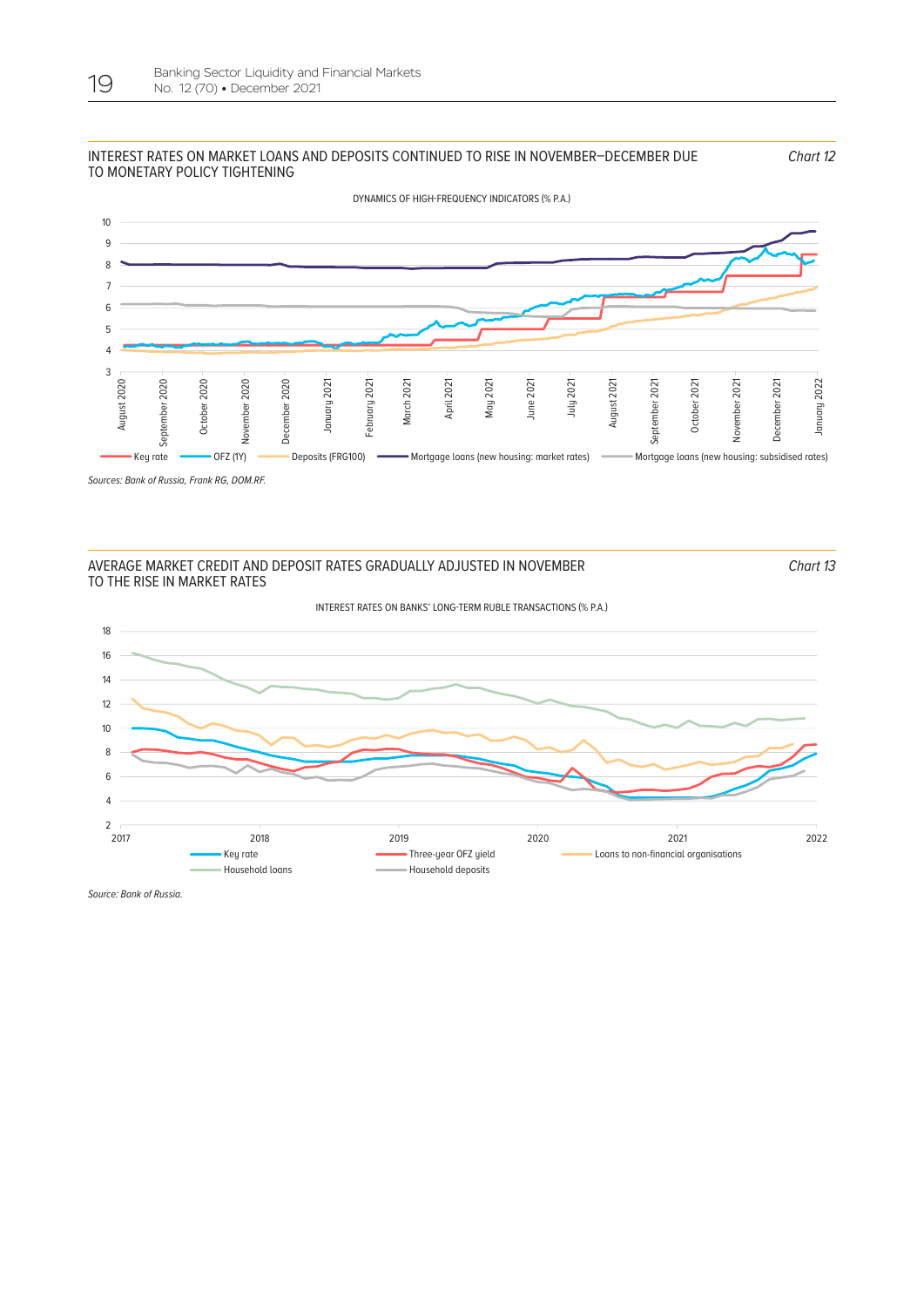#### THE TRANSFER OF FUNDS FROM CURRENT ACCOUNTS TO TIME DEPOSITS CONTINUED IN NOVEMBER Chart 14



*\* Excluding escrow accounts.*

*Source: Bank of Russia calculations.*

#### THE ANNUAL GROWTH RATE OF CORPORATE LENDING HIT A NEW HIGH IN NOVEMBER, WHEREAS THAT OF RETAIL LENDING REMAINED ALMOST UNCHANGED IN 2021 H2 Chart 15



\* Since 1 February 2021, the portfolio of loans to non-financial organisations and households includes acquired claims. The portfolio growth was calculated net of acquired claims. *Source: Bank of Russia calculations.*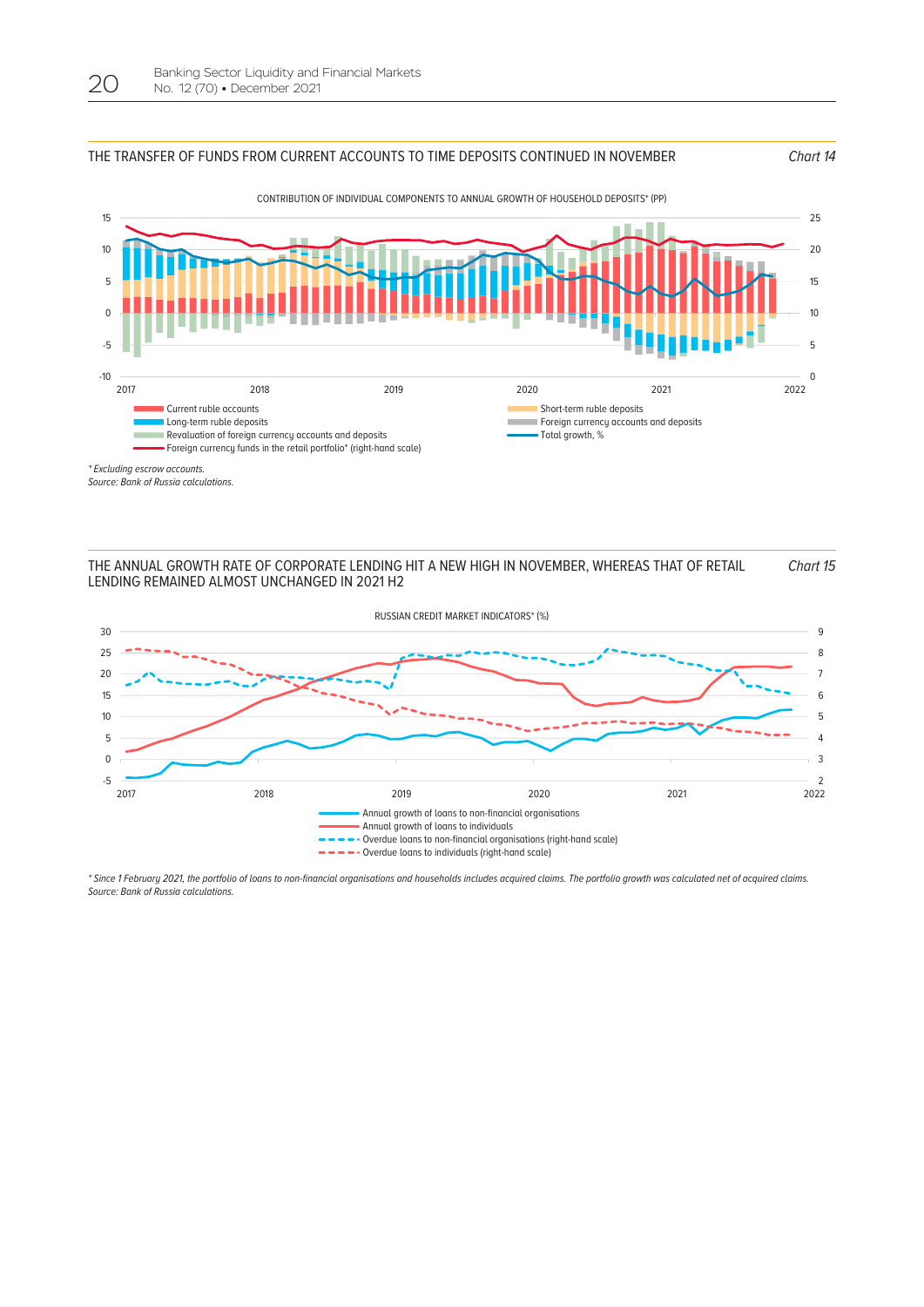#### THE ANNUAL GROWTH RATE OF CONSUMER LENDING IN NOVEMBER WAS CLOSE TO THE READINGS OF THE PREVIOUS MONTHS



CONTRIBUTION OF INDIVIDUAL COMPONENTS TO THE ANNUAL GROWTH OF THE RETAIL LOAN PORTFOLIO\* (PP)

BANKS EXPECT LENDING CONDITIONS TO TOUGHEN FOR BOTH CORPORATE AND RETAIL BORROWERS UNTIL THE END OF 2022 Q1

Chart 17

Chart 16



MONEY SUPPLY GROWTH IS STILL DRIVEN BY INCREASING CLAIMS ON THE ECONOMY Chart 18



*\* Adjusted for foreign currency revaluation. Change in assets is calculated for the overall banking system. Source: Bank of Russia.*

CONTRIBUTION OF INDIVIDUAL SOURCES TO ANNUAL GROWTH OF BROAD MONEY\* (PP)